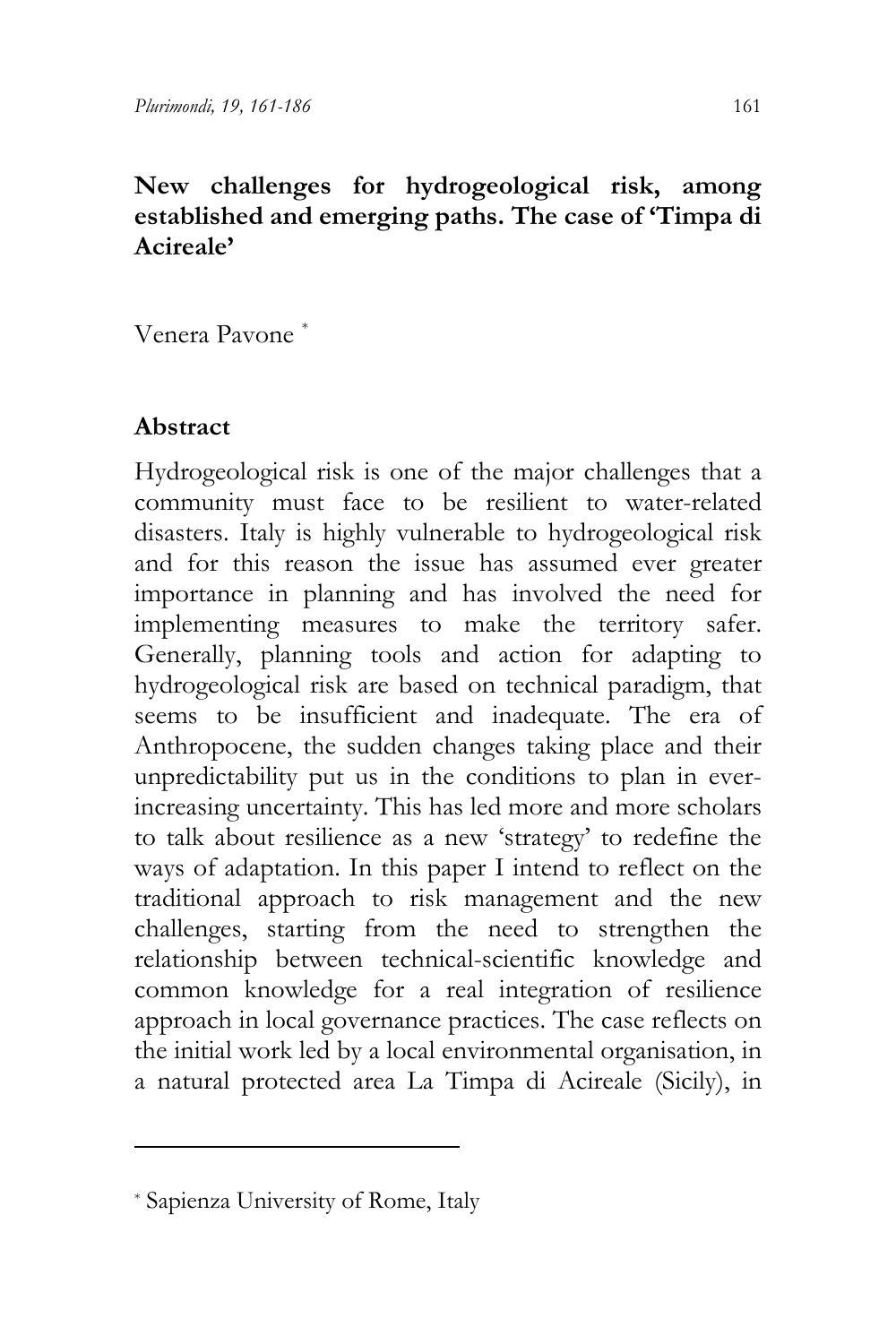which different actors are implementing different approaches to face the problem.

#### **Keywords**

Hydrogeological risk, Resilience, Participation, Collective learning, Protected Area

#### **Introduction**

Hydrogeological risk is one of the most complex challenges that communities have to face in the time of the Anthropocene. The level of gravity of a flood is affected by many factors: quantity of precipitated water, land use, geomorphological characteristics of the watershed. The occurrence of a disastrous flood is also characterized by anthropogenic factors: the ability of the population to be prepared and the ability to build a path that can prevent the occurrence of social, environmental and economic damages (Rossi and Benedini, 2020). Italy is a country highly vulnerable to hydrogeological risk and in recent decades we have seen the increase in frequency and intensity of events proved disastrous. For this reason, the issue of flood risk management has become increasingly important in planning and has led to the need to take measures for a safer territory. The planning approach to hydrogeological risk is still mainly based on a linear relationship of knowledge and action, which is expressed through measures, forecasts, zoning, the requirements and identification of actions necessary to increase the factors for securing the territory. So, today, the reduction of hydrogeological risk is mainly in two directions, either in the implementation of an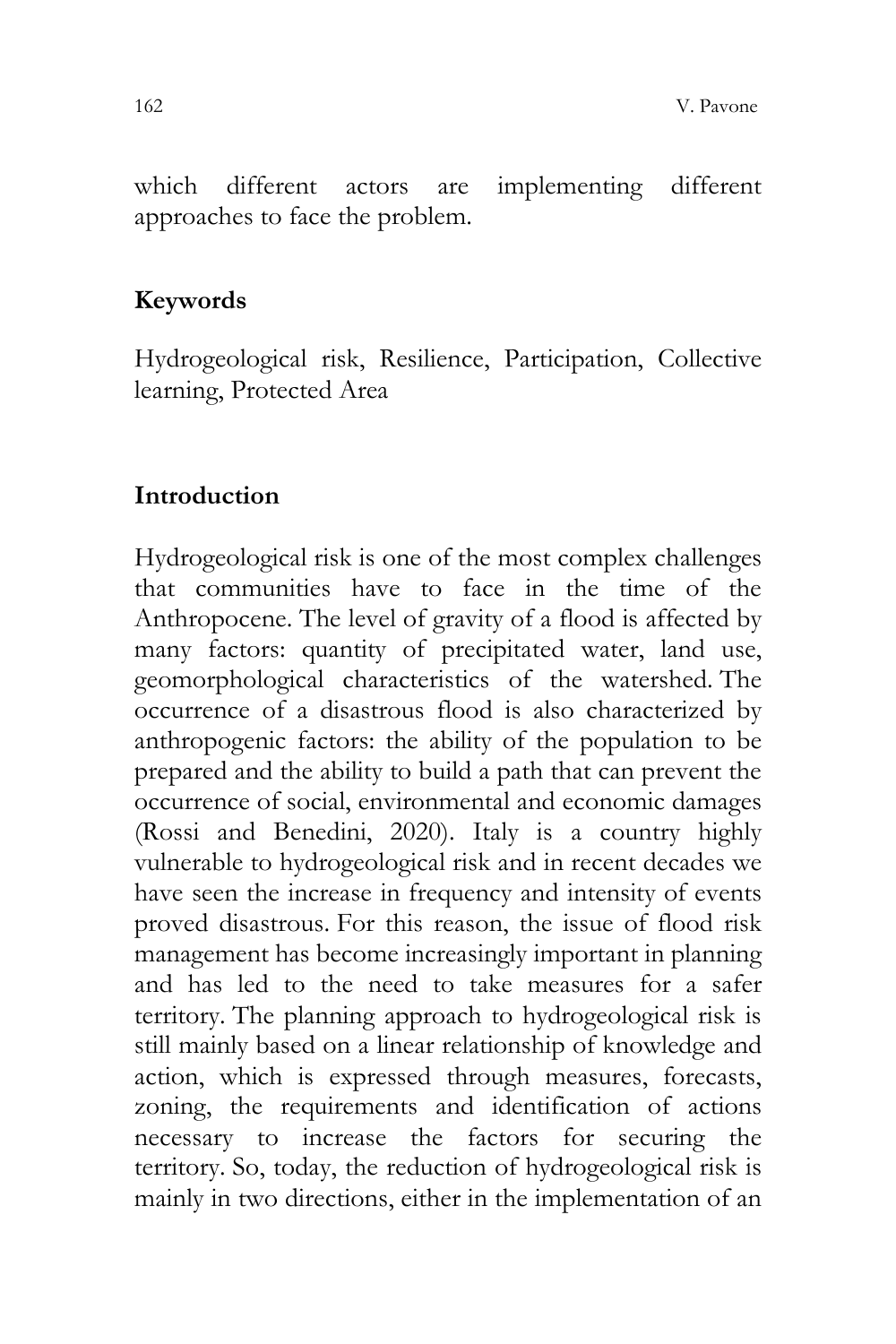existing defence system or with the construction of new one (Vitale et al., 2020).

There is an attempt in some fields of the social sciences to build a counterpart to this approach. Research in this area has focused mainly on the perception of risk, developing through two main independent directions. The first one is oriented to the deepening of the elements of descriptive nature and to the analysis of the social behaviour in front of the occurrence of natural risks. The second one focuses on understanding how communities perceive technological advancement to reduce the risk rate (Saitta, 2009).

However, these approaches have not explored a topic of practice relevance, which looks at how to integrate these forms of knowledge with technical-scientific ones.

To look at literature, therefore, it is evident that the goal of some approaches in social sciences was to typify and classify individuals and their behaviours. On the other hand, hard sciences are limited to transforming the reality into mathematical variables, in an attempt to develop increasingly complex models capable of making predictions useful for designing safety measures and infrastructures. In both cases we see a simplification of reality in which the sentimental and experiential components of the value system are not taken into account together with purely technical factors.

This paper aims to reflect on the need to strengthen the relationship between technical-scientific knowledge and common knowledge for a real integration of resilient action in local planning practices. The paper presents some preliminary results of an ongoing research carried out on the case of La Timpa, in Acireale (Sicily), in which researchers from the fields of environmental planning and hydrology are working closely with non-profit associations, community, schools, adopting a transdisciplinary and action-research approach (Saija, 2017). The objective is to identify specific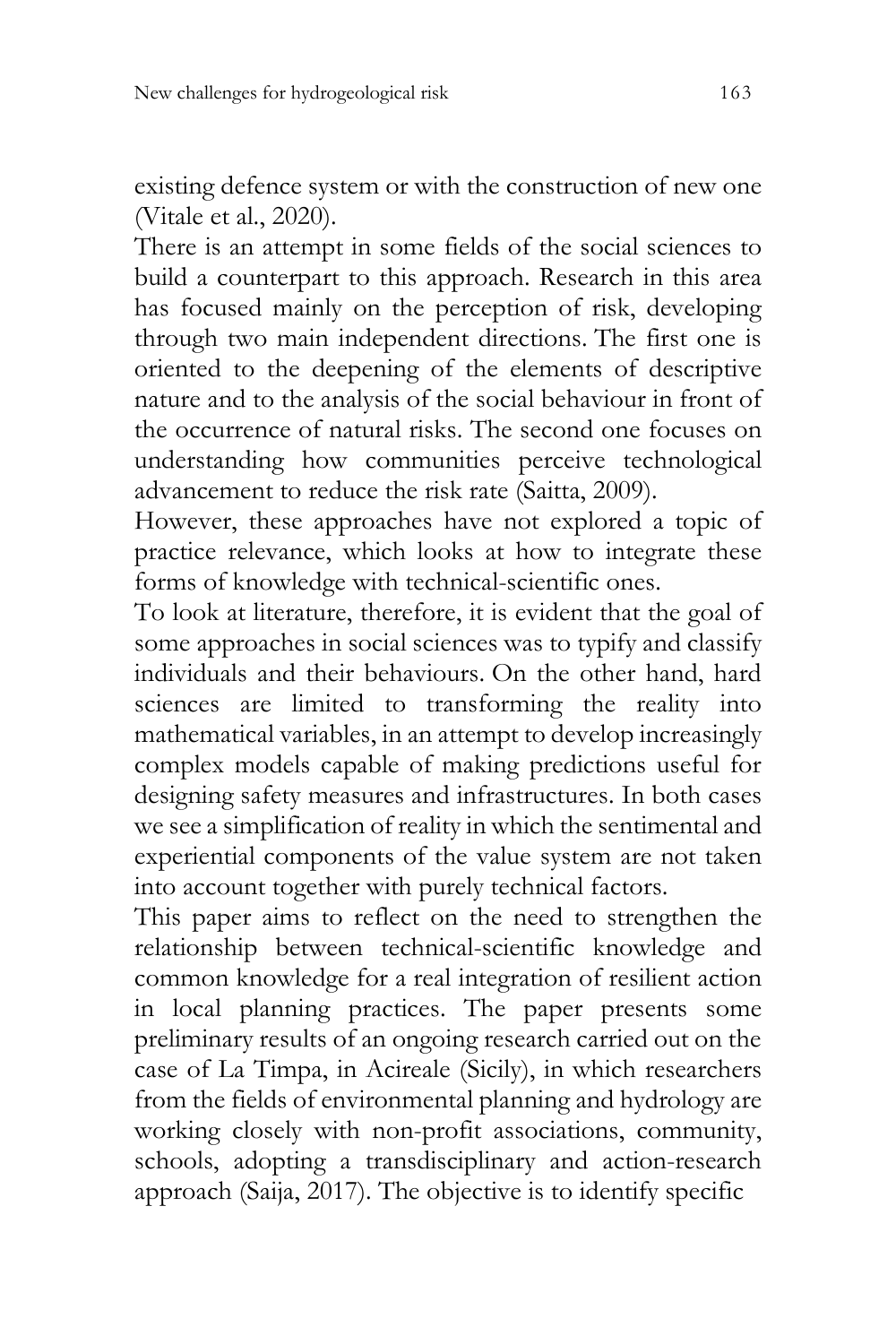community learning strategies for building resilience to hydrogeological risk.

# **The current planning tools for risk mitigation in Italy**

In planning, the traditional tools used to manage hydrogeological risk are tied to ways of thinking typical of hard sciences and the concerning unidirectional nature of knowledge production that exists between the "expert" and the "plan".

In planning this means that the action and choices of planners or designers are based on the expert knowledge that they are able to produce, it is the result of a rational intuition able to translate stable and universal values in the form of utopia or model (rationalism) or the result of rigorous analyses and codified procedures capable of indicating what the necessary conditions are for a given pre-constituted objective to be achieved. This paradigm can also be found in the main planning tools that has been produced in recent decades in Italy.

The frequent combination of floods and landslides has led to develop a normative and planning apparatus that looked at the defence of the soil in a comprehensive way and Law 183/1989 is its expression. Law 183/89 introduces elements to start a rational, planned and overall management of the water resource. One of the principles on which it is based is to operate on the scale of the river basins, with the aim of overcoming the difficulties of planning the water resource, caused by the fragmentation in territorial areas defined by purely administrative boundaries. In order to plan the management and use of water, Law 183/89 introduces the River Basin Plan tool that is conceived as a tool to collect relevant information and to identify the needed actions for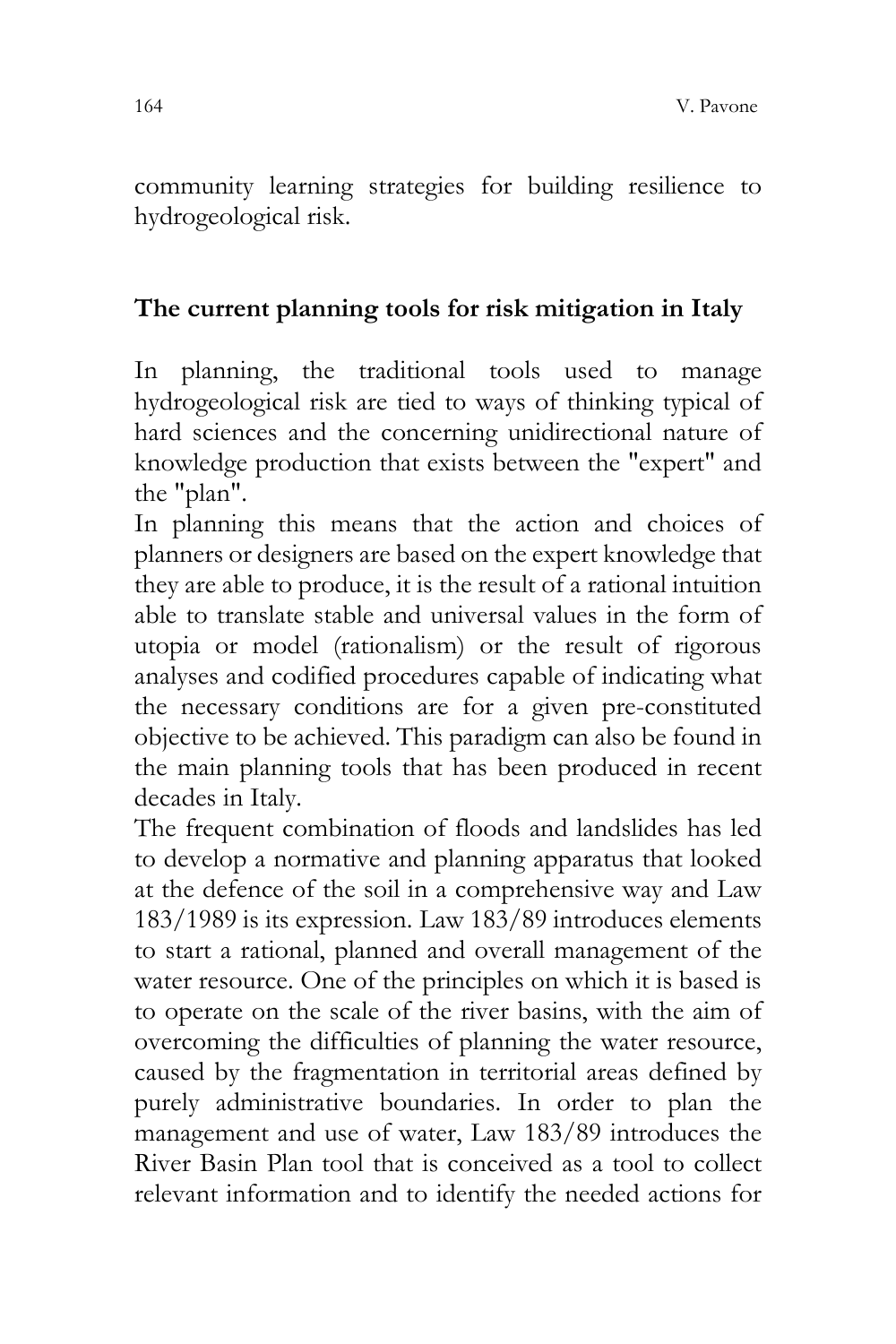(1) flood defence and soil conservation, (2) water supply for different uses and (3) pollution control of water bodies (rivers, lakes and aquifers) (Rossi and Benedini, 2020). The Basin Plan, which is binding and over-ordered to other planning tools, contains comprehensive plan, articulated in "structural and mandatory" decisions, with low degrees of flexibility and legitimized by the highly technical-scientific profile of the Basin Authority (Bobbio, 2006). The Basin Plan, in its implementation, has found multiple difficulties due to the wide cognitive activity necessary, the complexity of its approval procedure and facing the difficulties moving among different scales, where often the choices taken at a regional scale collide with emerging interests at a local level. In the specific topic of hydrogeological risk, this stalemate was overcome with the drafting of the Hydrogeological Asset Planning (PAI). The PAI is oriented to the identification and classification of the main hydraulic hazard and risk areas and existing infrastructures and to identify the new ones to reduce risk. The contents are divided into structural measures and non-structural measures (land use rules and behaviour norms).

In short, the Basin Plan and the PAI are, essentially, technocratic plans, designed to prevail over any other plan, inspired by the logic of the hierarchy of interests.

At urban scale, the flooding issue is getting more and more attention, due to the presence in urban context of a high number of people and property exposed to hazard. So, in order to adapt to hydrogeological risk, technological solutions have been developed, consisting in the construction of green or blue infrastructures (BGI), in addition or for replacing the traditional drainage system already existing. Green and blue infrastructures are a way for creating sustainable drainage systems (SuDS) aiming at restoring the water cycle and increasing the levels of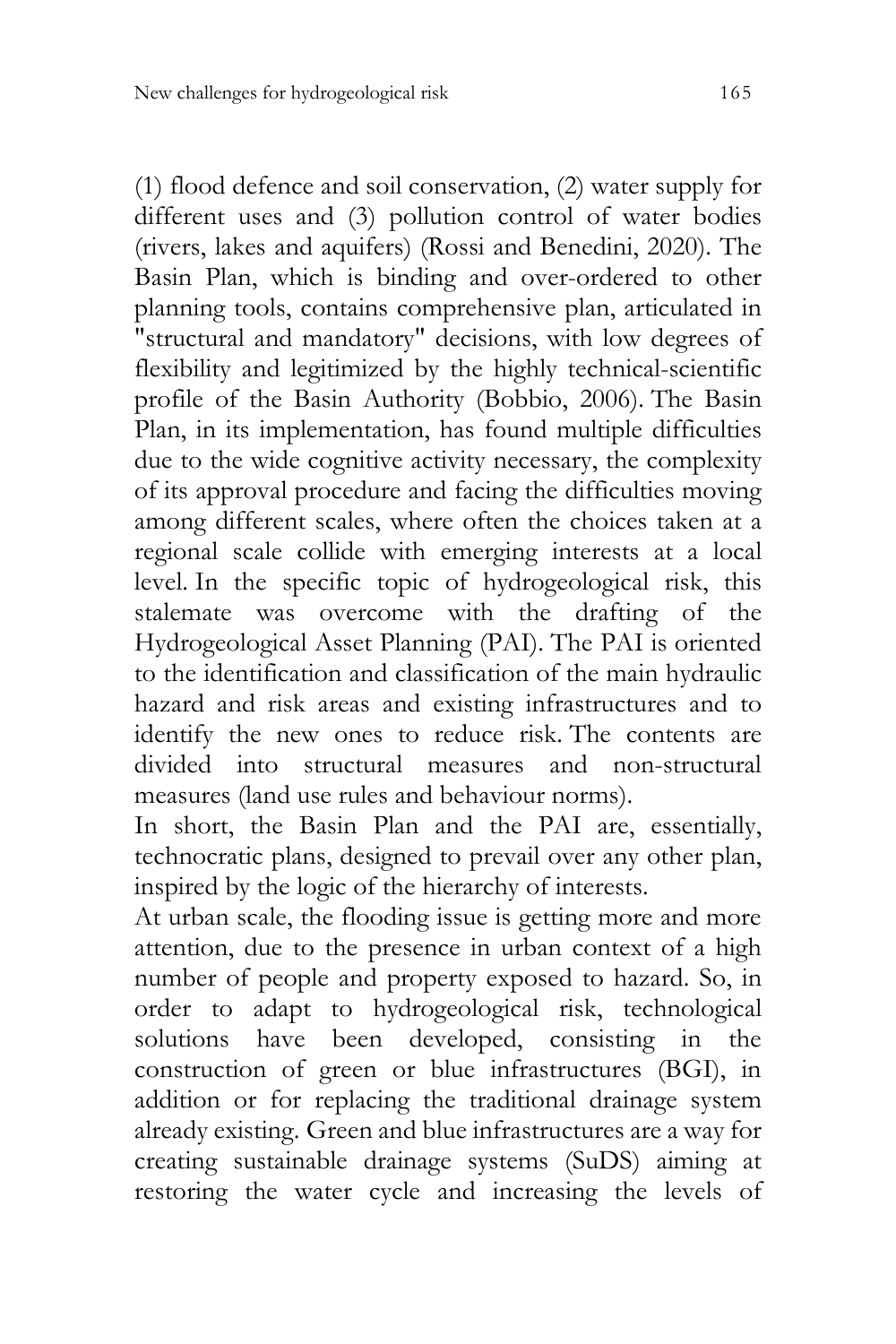hydraulic invariance through the provision of high infiltration capacity infrastructure, which aim to combine the needs of water disposal with the possibility of increasing green and/or blue surfaces (Dieperink et al., 2018; Moccia and Sgobbo, 2013). All this is part of actions that should be carried out mainly by the hands of the public sector or through building regulation instruments and incentive mechanisms that give to the private individuals the opportunity to act in order to improve the invariance hydraulics in the field of private property. However, even in this case it is possible to see a gap between theory and practice. In Italy, the issue of planning for urban adaptation to flooding risk is not yet a priority for many local administrators (De Gregorio Hurtado et al., 2015; Gobattoni et al., 2017). This seems to confirm what Innes and Booher had claimed back in 1994, that the choices of planning and public policy are based on systems of social cognition of problems that are often distant from scientific knowledge and strongly conditioned by common sense and structures of power (Innes and Booher, 1994). In summary, therefore, we can observe that despite innovations in terms of objectives and tools, the paradigm with which risk is faced today is purely technical, with a strong propensity for structural solutions, in obedience to a vision defined "hydraulic paradigm" (Barbanente and Monno, 2005), that inclines more to the continuous promotion of public infrastructure (Becchi, 1990). In the meantime, victims, damage and, not least, investments (albeit limited) for infrastructures that seem ineffective *per se*, would be avoidable, implementing prevention and planning strategies that do not relate only to traditional planning approaches, but which also look at planning practices that relate to new paradigms, capable of adopting new rationalities and methods (Dyckman, 2019).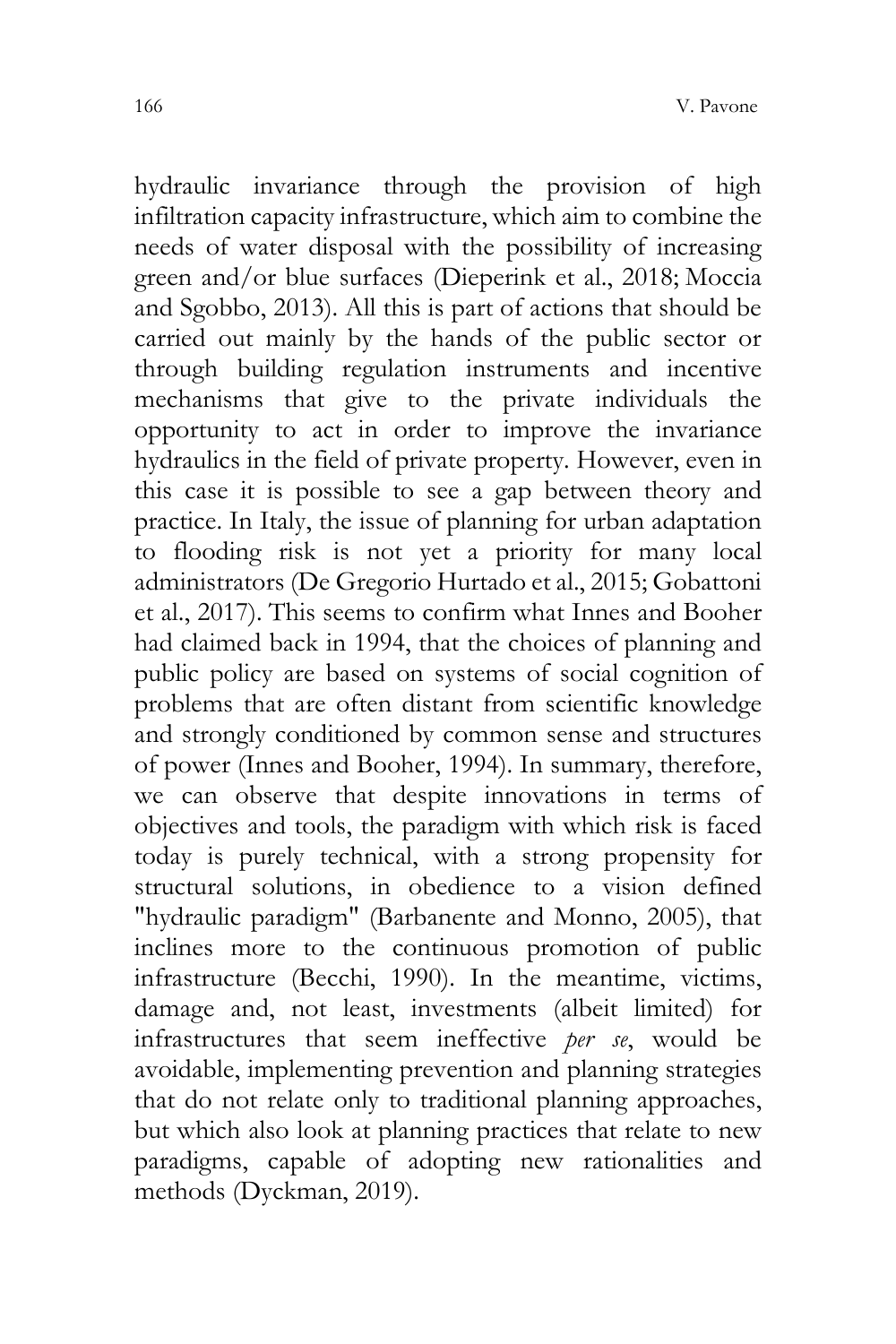### **A shift of paradigm: Anthropocene and evolutionary resilience**

The Anthropocene era (Crutzen, 2002) we live in, in which it is certain that human is no longer separable from nature. The sudden changes taking place and their unpredictability puts us in the conditions to plan in ever-increasing uncertainty. Anthropocene uncertainties and climate change are now endogenous factors of human history that individuals, communities, governments, must deal with when putting down choices of future planning. It is not possible to predict the effects of this status, both in the medium and long term, neither the changes that climate change will determine. The imperative of uncertainty has led more and more scholars to talk about resilience as a new "strategy" to redefine the ways of adaptation. Strategies are intended as a process by which consolidated practices are questioned. The concept of resilience is originally used in the field of physics and engineering to describe a material ability to return to its original characteristics, after an alteration of its balance. The same concept will be then introduced in the field of ecology, in the 70s of the twentieth century by Holling that defines resilience as "Measure of the persistence of systems and of their ability to absorb change and disturbance and still maintain the same relationships between populations or state variables" (1973, p. 14). The initial scope of Holling's work is very important because he first sets a breaking point between the engineering resilience paradigm, as a condition of balance and stability of components, and the new idea of resilience, influenced by the theory of complexity (Bateson, 1973; Bocchi and Cerruti, 1985), which is no longer linked to a static and unique equilibrium concept of the system, but focuses more on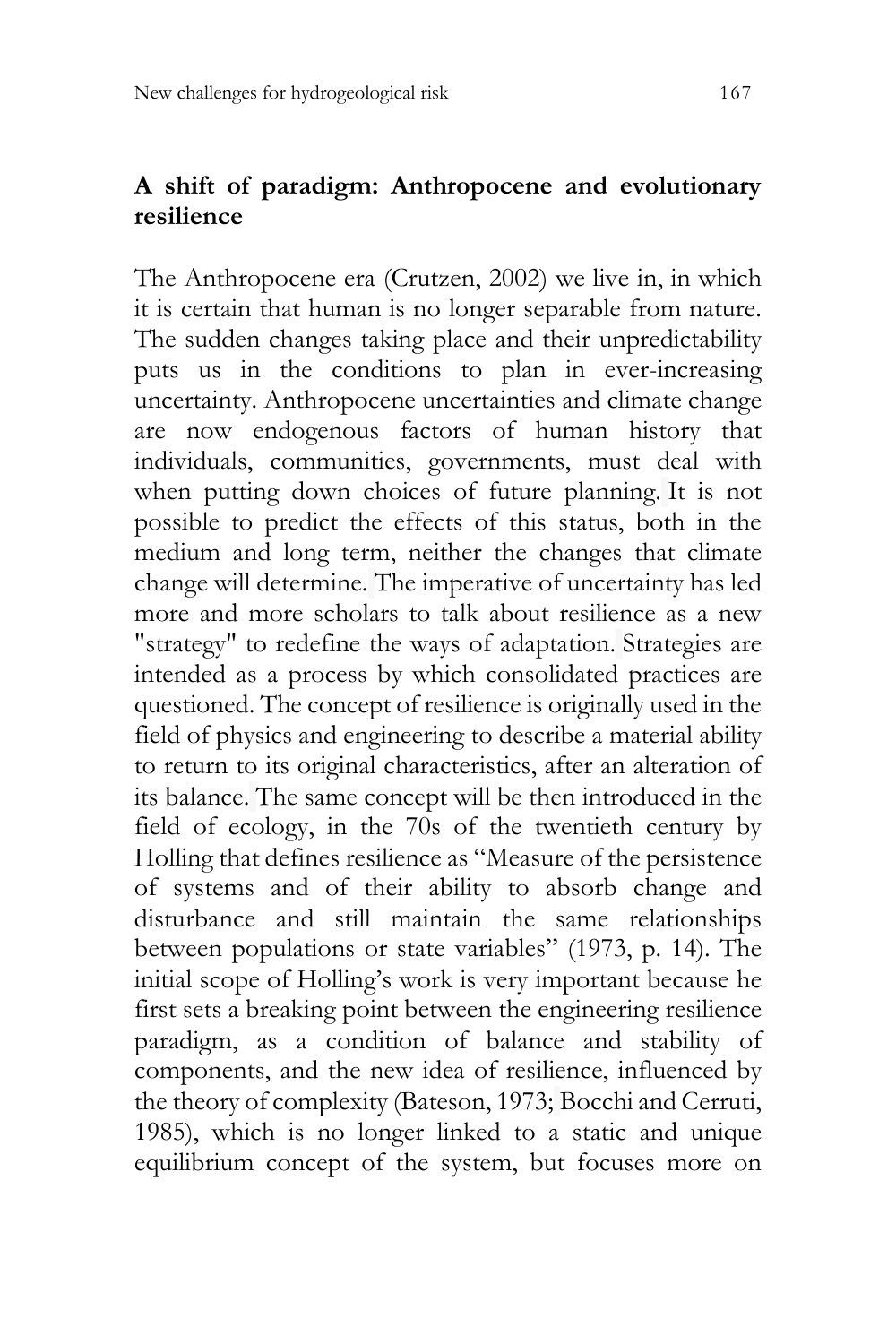what is unpredictable and on the study of factors that are contingent and non-deterministic (Davoudi et al., 2012).

A few decades later, the concept of resilience is further expanded and influenced by the theory of complex adaptive systems (Levin, 1998), so the ecological interpretation of resilience takes on additional characteristics, also applied to Socio-Ecological Systems (SES) (Gunderson and Holling, 2001), to describe the relations between human community and non human, biotic/abiotic communities. Holling himself and the Resilience Alliance group define resilience through these three features:

1 - The amount of change that a given system can endure while maintaining the same control

2 - the capacity of the system to increase its ability to learn and adapt to change.

3 - the capacity of the system to self-organize and transform. In this theoretical framework, the concept of resilience does not imply a return to an initial state but is rather related to the ability of the system not only to receive stress, but also to change and transform, opening up to new opportunities.

Since Holling's work, the concept of resilience has involved multiple disciplines, becoming an increasingly broader and unclear concept. In the literature we find the concept of resilience in many other fields, from social disciplines (Adger, 2000) to economic disciplines (Rose, 2004) and also in planning resilience is now a buzzword (Davoudi 2012). Although its fluidity has facilitated the transition and a growing familiarity with this term (Brand and Jax, 2007), the application of the concept of resilience to planning shows problematic nodes and implications, especially when it comes to environmental issues, in particular issues that have to do with environmental risks and climate change and the adoption of strategies to adapt to them (Pizzo, 2015). There is criticisms about the ambiguity in the use of that concept,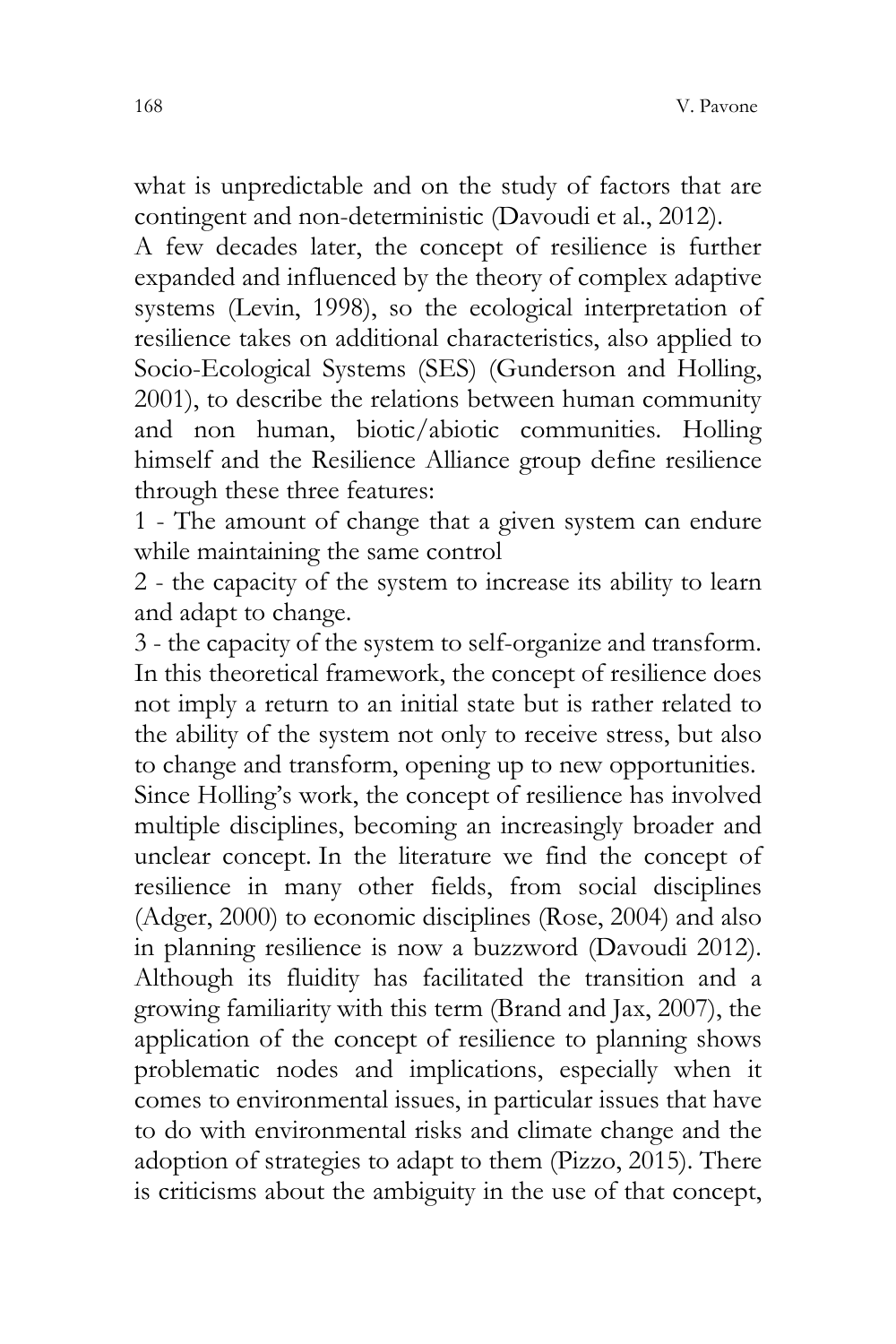that holds together things that are also very different from each other: in this sense it risks losing meaning and have a mere evocative value, a "empty signifier" (Weichselgartner and Kelman, 2015). This means that when we talk about resilience, it is necessary to contextualise it.

This paper looks at resilience in its evolutionary meaning (Davoudì, 2013). Being resilient, an adaptive process doesn't bring us back to how we were before, but to a change of perspective. A SES, that can be considered resilient, has not only transformed its physical environment to respond to external disturbances. It is a system where activated processes led to an higher level of awareness, with the aim of understanding the reasons and the modalities underlying the desired transformation and, therefore, it is able to develop new strategies of transformation needed in a highly mutable world.

In line with what Adger (2003) wrote, adaptive capacity is the ability of a community to cooperate in order to deploy climate change adaptation actions taking advantage of potential opportunities, thus becoming the path of adaptation in the attempt to use changes and uncertainties as an opportunity to bet on a new desired future framework. This means that the evolutionary approach to adaptation, defined in assonance with the evolutionary resilience of Davoudi (2013), is not a way of being, but the trigger to start transformative actions.

In the specific case of a process in which the objective is to be resilient to hydrogeological risk, we move from the paradigm of protection and security from flood risk to one that, in a complex way, uses the necessity of having a territory safer for triggering transformative actions that can be opportunities also in other fields. In this sense, the attribution of roles, knowledge and responsibilities are fundamental factors in the success of the adaptive capacity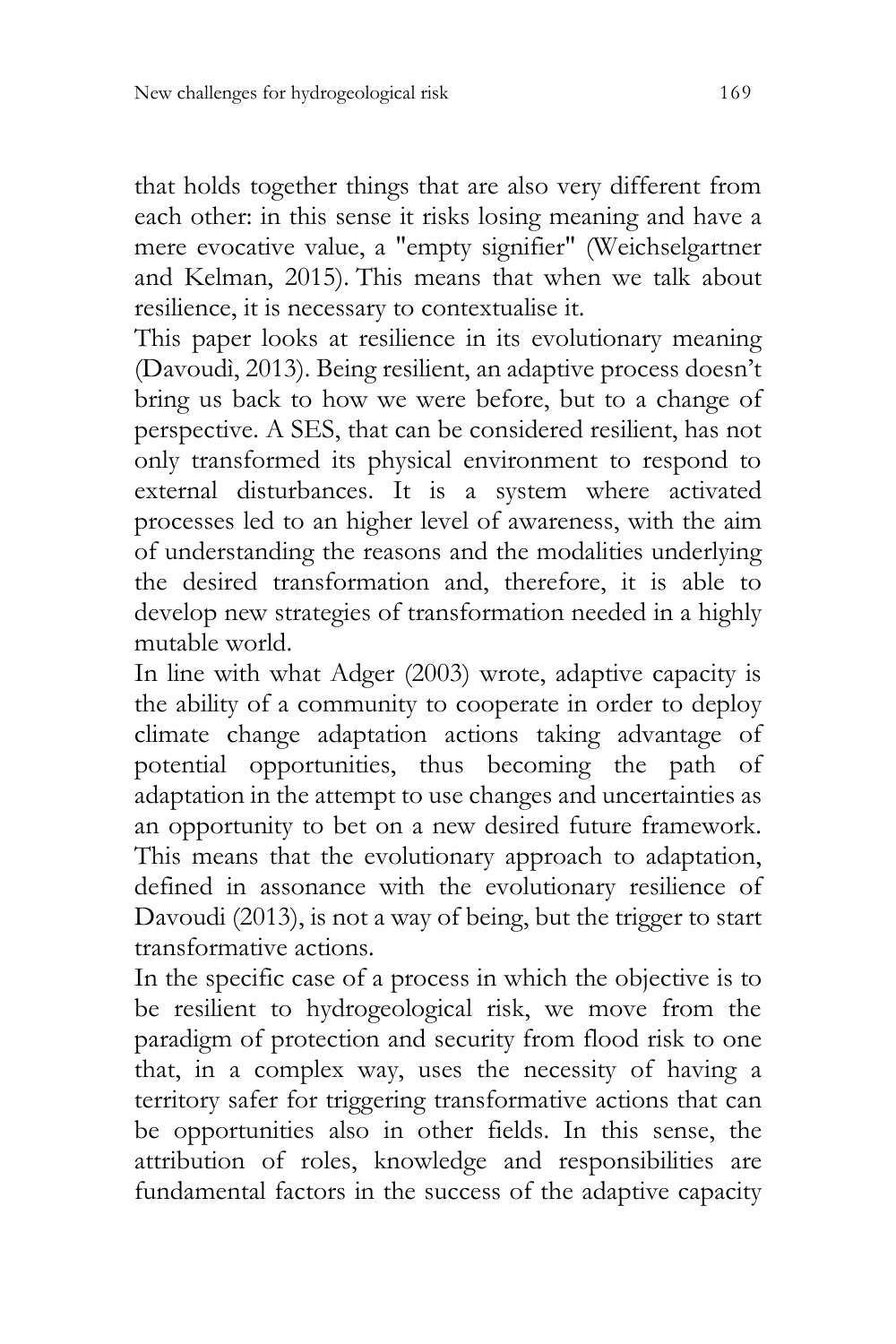process. To this end, many scholars (Armitage et al, 2008; Pelling, 2010) see in the mechanisms of collective learning a key to start a path of resilience that leads to the maturation of new values, ideas, rules, choices that constitute a new basis for social life.

First of all, we are all embedded in a SES, this means that each one has its own role and no single person can face the deep understanding of system issues, so it is auspicial to get different sources of knowledge that allow to better navigate SES (Shava et al., 2010). For decades it has been assumed that for environmental problems learning produces a linear effect in changing people behaviours and ways of thinking, but it has been suggested that it is not. Namely, a continuous collective learning permits to reflects on political and social aspects of environmental issues and develops a value framework for orienting actions of evolutionary resilience. Continuously-changing features of complex SES need a continuous updating of information and knowledge, with the aim of refining and transforming people behaviours, institution or management practices (Shultz and Lundholm, 2010).

#### **Community learning as a way to building resilience**

Learning is one of the topics of planning, a long planning tradition has been based on the idea that planning tools are devices with which people learn new ways of life, guided by the design logic that underlies the production of the plan. This has been manifested in the risk field, through unidirectional information transmission with the aim to ensure that the citizen acquires behaviours capable of making her/him safe in the extreme event or with the aim of building consensus for one technical solution rather than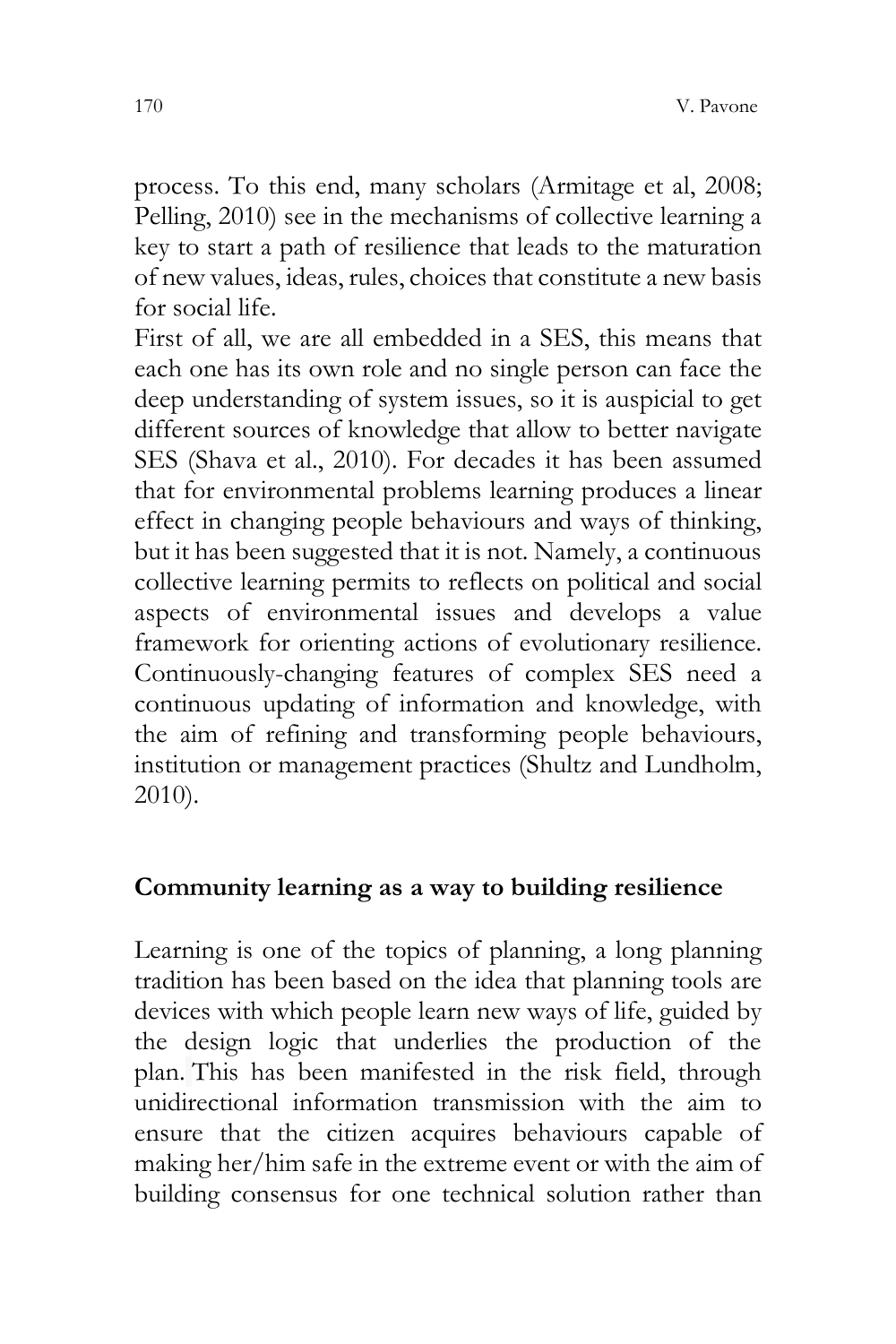another. In the case of this paper we look at those forms of learning that consider the process for which the construction of the community value system (Friedman, 1989; Healey 2006) will be placed at the base of questions related to future transformations (Douglas et al., 2018; Saija, 2012). The idea collective learning refers to is not passive learning that arises from having undergone external action, but is an active type of learning capable of triggering a process through which the community learns to recognize and tries to fill the gap that exists between the triggering causes of imbalance alteration and the ability of the system to respond to such alteration.

In literature we found Double Loop Learning (Argyris and Shon, 1978). At a first level, the concept of learning implies the acquisition of knowledge or skills and implies the achievement of two possible different moments:

a) the acquisition of skills or know-how, which implies the ability to perform some action;

b) the acquisition of awareness or know-why, which is inherent in the ability to develop a conceptual understanding of lived experience.

Beyond this first level, second level or autopoietic processes can be initiated, in which the system not only learns to respond to external stresses but is also able to transform, through an autopoietic process of re-organization of the system itself (Maturana and Varela, 1980).

In this light, the learning process is such that all those who are part of it have the opportunity to meet, confront and "learn collectively:

a) what is important/right/good to do to address a given problem (first level learning)

b) learning to learn, or developing the ability to deal with possible future problems (second-level learning or deuterolearning)" (Saija, 2017, p. 46, transl).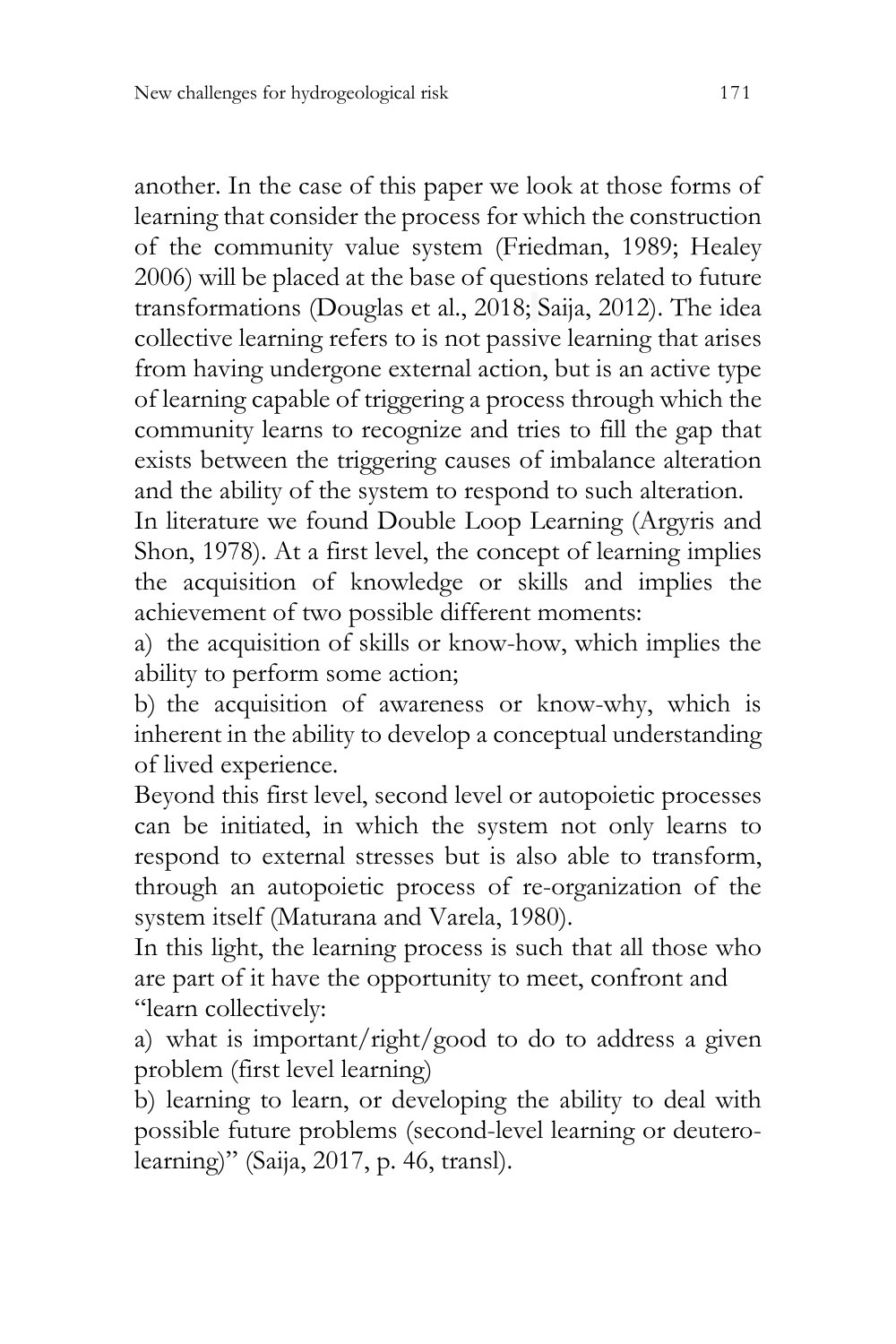A process of collective learning has also the goal of enhancing various perspectives and forms of knowledge and also allows common knowledge to take a cognitive value. In line with Funtowicz and Ravetz (1993) an approach based on extended peer communities is proposed, in which values are no longer kept out of the analysis or data collection but are made explicit in a mutual respect between the various perspectives and forms of knowledge, which complement each other. Community involvement is a very important factor in risk management for many reasons. When assessing the risk itself, the technical approach looks at numbers, experimental evidence, forecasts that have a value as objective and predictive as possible, and they influence the policy choices for addressing the risk problem. However, as mentioned above, the risk also depends on factors very different from those used to extrapolate the numbers of prevention. The citizens, and in general, the "non-experts" influence their perception of risk with psychological and cultural factors, conditioned overall by direct experiences and asymmetric received information. If scientific analyses describe risk as exact and measurable fact, social sciences suggest that actually the psychological and cultural dimension of risk is strongly influenced by contextual factors (Renn, 1998). Last but not least, the widespread lack of capacity to address environmental issues encourages citizens to rely on experts and institutions for risk management, limiting themselves to the behaviour dictated by alarm systems and to exclude themselves from the problem. As a result, social sciences also show how this attitude of trust also leads to an excessive sense of security and to underestimating the real problems to which one is exposed (Felletti et al., 2017). These factors are too often considered optional, compared to the normal course of hydrogeological risk management strategies (Vitale et al., 2020) Instead, it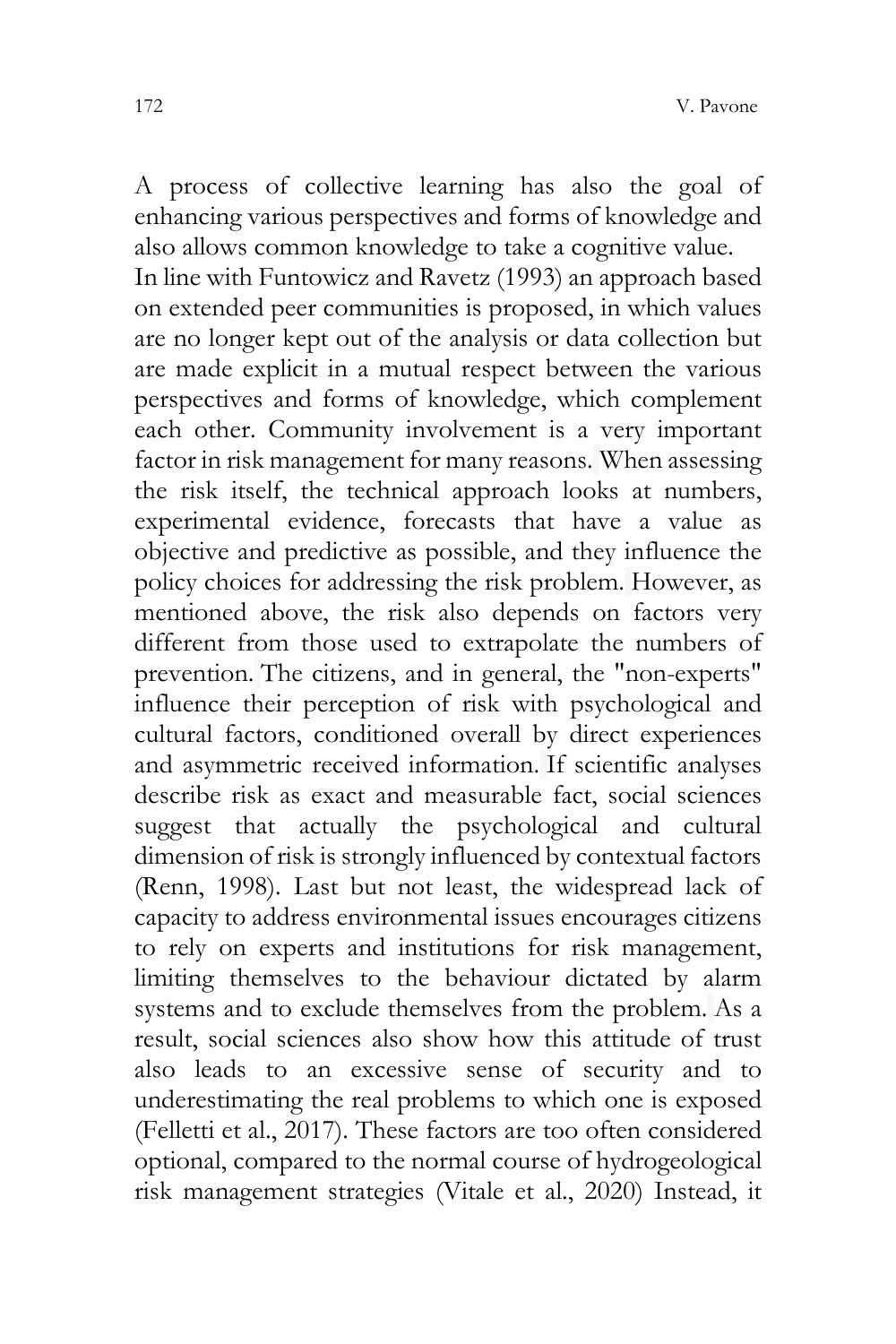should become structuring factors of decision-making processes, rejecting the idea that the planning act is only the prerogative of experts, rather it is the result of a path made by a collective subject.

## **The case of the Timpa of Acireale**

The case presented here refers to the protected natural area Timpa of Acireale, located in Sicily and the initial ideas related to MIPAT project, inevitably slowed down by the global pandemic of COVID-19. The choice to talk about this case is significant because allows to reflect on a tendency by the institutions to intervene for the safety of the territory, even in those portions that have particular natural value, with a predominance tendence on expert knowledge production, finalized to build new infrastructure, without actually looking at the problem in a complex way, both in terms of the extent of the phenomenon, or in terms of process. In contrast, a partnership that brings together universities, the third-sector world and citizens is experimenting a process that looks at risk as a manifestation of a territorial process (Magnaghi, 2012), with the aim of addressing the problem through multifaceted strategies.

The Timpa (Figure 1) is a narrow strip of territory, about 8 km long, that from the sea rises steeply up to about 180 m

<span id="page-12-0"></span>

Figure 1 - The extention of the Timpa (light and dark green area)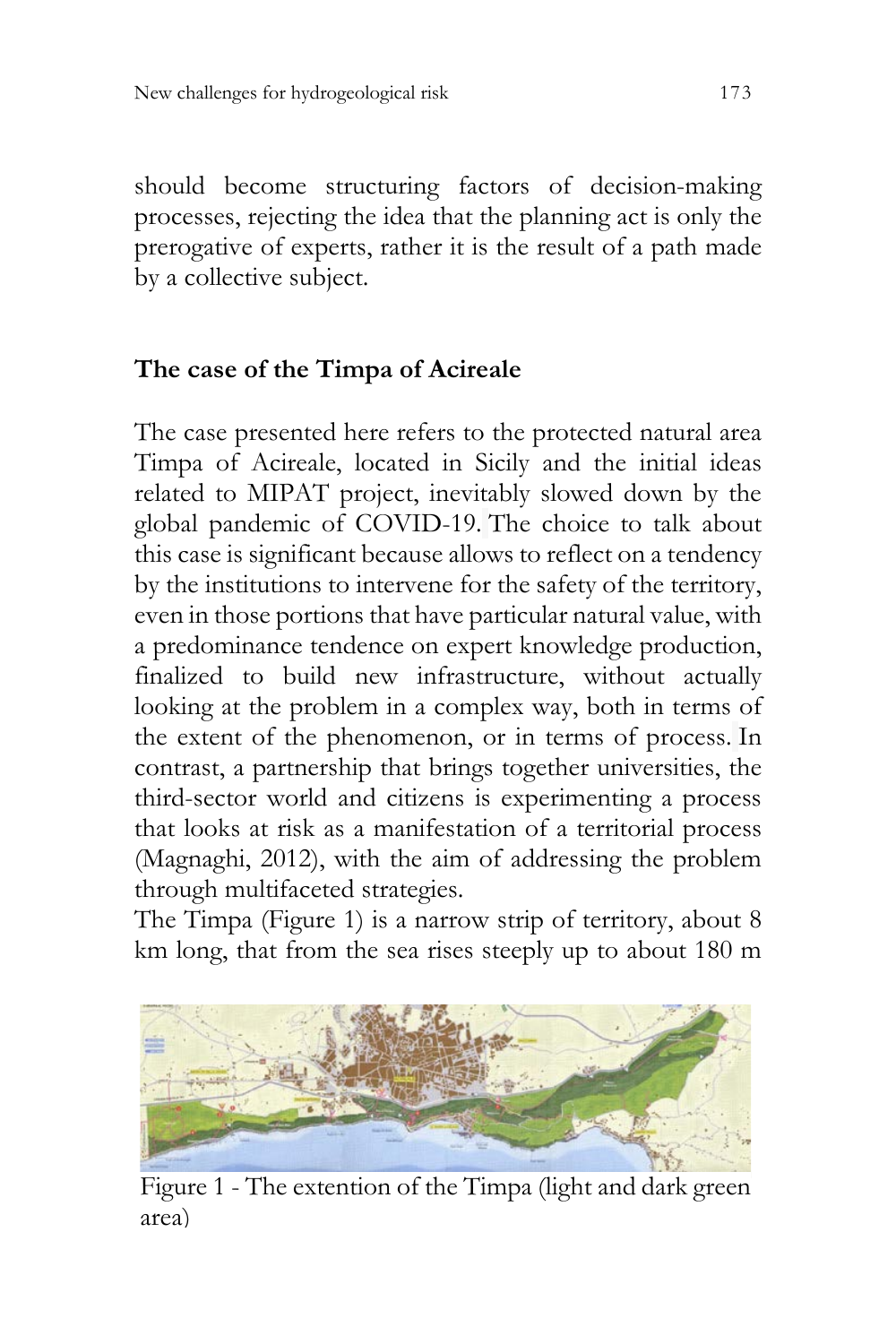of altitude, formed as a result of Etna volcanic system movement.

From a geomorphological profile the Timpa represents a structure subject to the normal evolutionary dynamics of slope, that include repeated failures and/or more or less localized collapses of stone material, caused mainly by erosion by atmospheric agents and by surface runoff and infiltration water. In the case of the geological escarpment of the Timpa, the close presence of the town of Acireale, together with the dense road network that connects the numerous smaller towns located in the urban area, means that important quantities of rainwater, conveyed along these widespread waterproof surfaces, reach the edge of the Timpa from which they fall in a disorderly manner. In this context, the lack of an efficient urban drainage system and the high amount of runoff means that rainwater can affect the stability of the scarp. An efficient form of control over this type of disruption was in the past exercised through the assiduous practice of agricultural activity along the escarpment. In fact, agricultural terracing was an active form of defence, since any falling blocks stopped by sinking into the horizontal surface formed by the agricultural land contained in the terracing. Their continuous maintenance ensured over time an effective barrier against the danger of collapses and detachments of rocky material. The current state of neglect of agricultural terraces is a considerable danger, because it allows the effects of many small collapses to be added, with the accumulation along the slope of large quantities of rocky blocks in precarious equilibrium conditions, destined to landslide giving rise to larger disturbances than the initial small collapses. A similar argument can be made for the waters circulating on the ridge, which were once regulated for agricultural purposes, while currently flow freely along the slope.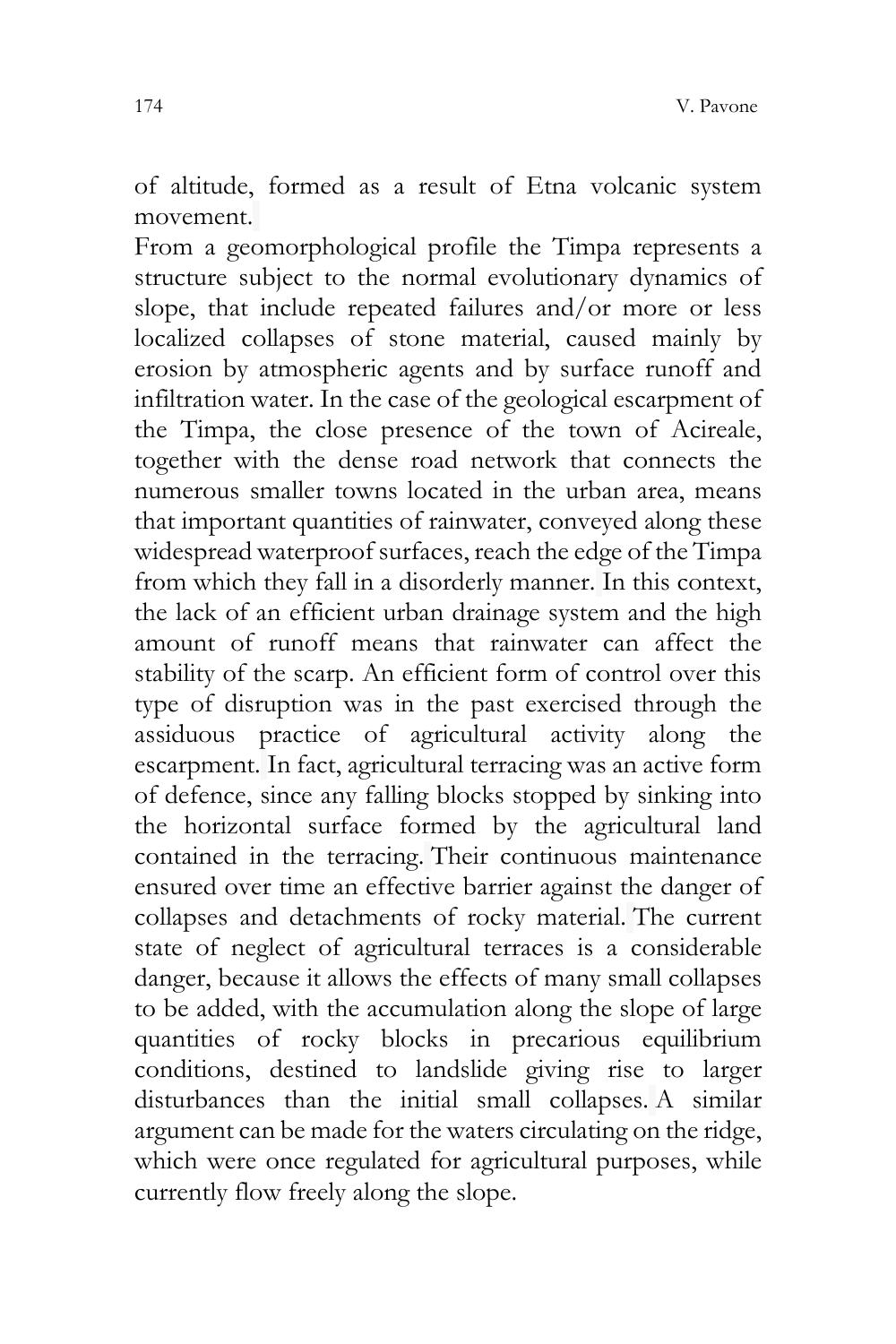## The institutional perspective

In this already complex framework, the latest PAI update many areas of the reserve, like the areas of hazard P3 and P4 and with risk R3 and R4, from "high" to "very high" rate of risk. Following this classification Ordinance No.07 of 26 April 2019 of the Regional Office of Territory and Environment prohibits the use of the areas below the escarpment. In response to this problem and in order to plan risk mitigation actions, the municipal administration has recently commissioned a study to geotechnical researchers team, with the aim of assessing the 'state of health' of existing flood infrastructures that have been built in the Timpa and planning new ones with the aim of reducing the risk classes of the PAI.

However, there are some limitations that need to be stressed here. Existing retain structures (retain walls, micro-piles, etc.) or active defensive interventions, such as adhesion nets reinforced with steel wire and/or high-strength mesh panels, have been the result of an emergency action that lacks an overall and programmatic vision of the hydrological risk management of the area. In addition, over the years, the continuous landslides caused by torrential rains have shown that these works are not entirely effective and, in many cases, have had negative effects on the protection of biodiversity and the landscape. At last, the attention of the city administration continues to look at portions of territory defined by legal and administrative limits, the reserve one. In the specific case it looks at the reserve taking into account only what happens within its perimeter without looking in a complex way to the causes of risk that must be resolved upstream of the reserve itself, in urban context.

In the adaptation processes, as in this case, the institutions mainly adopt a rational approach in which they are guided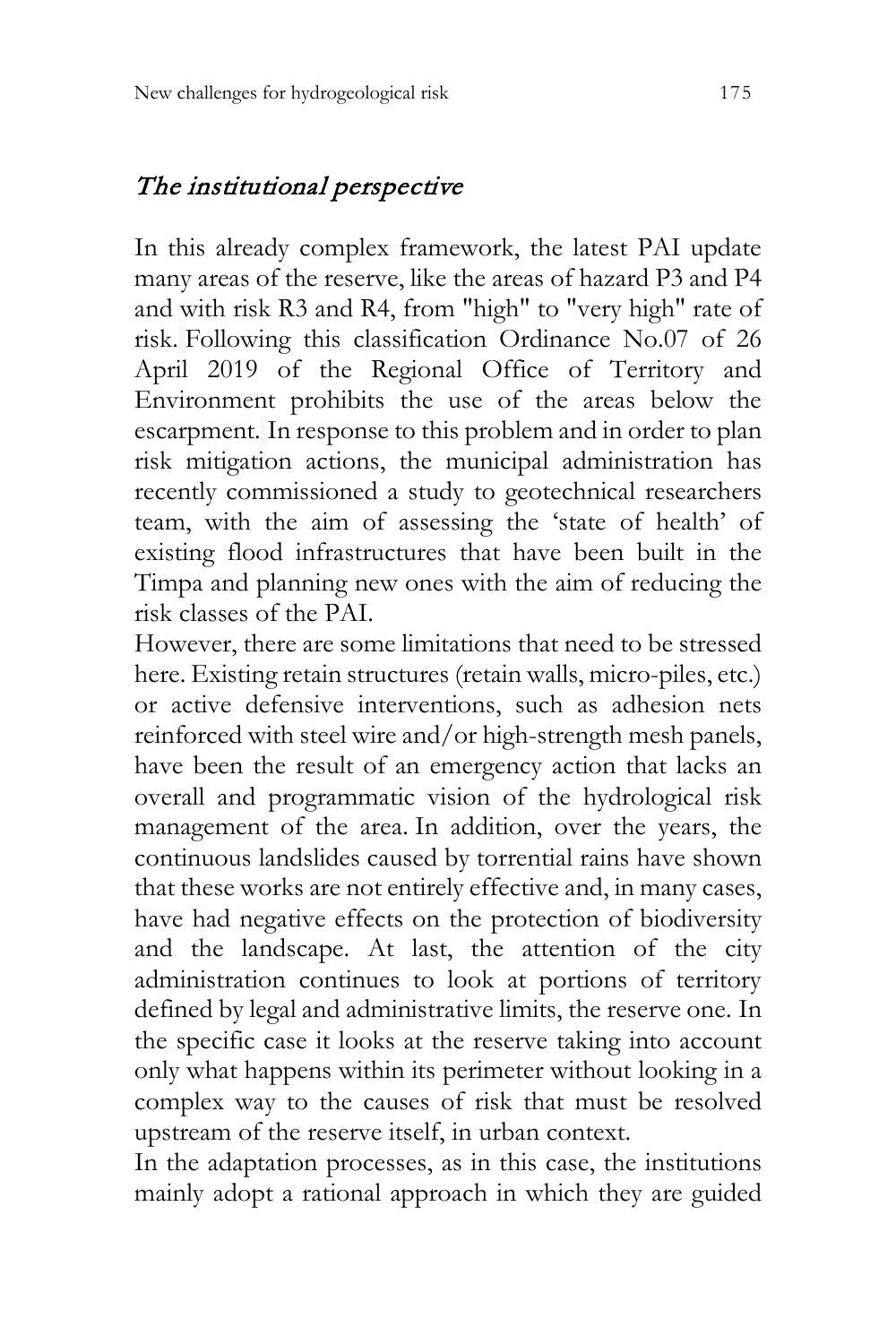by predefined objectives, for which knowledge is gathered in order to model and predict future scenarios and on the basis of these, a strategy is implemented to minimise the flooding risks. To act in such a way implies a strengthening, more and more over time, of established values, norms and cumulative consolidated knowledge base, limiting in fact the possibilities of future choice. It takes place what Krasner (1988) has defined path-dependency organizational room, where adaptive capacity is reduced to linear forms of knowledge and action that limit the range of possible choices on adaptation measures. In the contingency of events, decisionmakers could implement alternative strategies, but the same options are chosen as used in past events because they constitute institutional practices that are accepted by common sense (Parson et al., 2019). Such choices are culturally specific practices that respect both formal rules and norms, as well as cognitive structures and worldviews that influence the understandings and actions of decision makers. Maintaining the institutional *status quo* often requires the constant maintenance of coalitions of stakeholders and interest groups in support of institutions (whose values and knowledge reflect those of the social hegemonic group) to ensure the defence of the continuation of existing policy responses (Johnson et al., 2005).

# The community perspective

A paradigm change in risk management implies to produce forms of knowledge that are based on the ability to cooperate of various actors, leading not only to increasing the amount of knowledge but to a reorganization of those values, those rules and objectives that permit to make an effective change of perspective. The opportunity for the Circolo Legambiente (an environmental organisation) to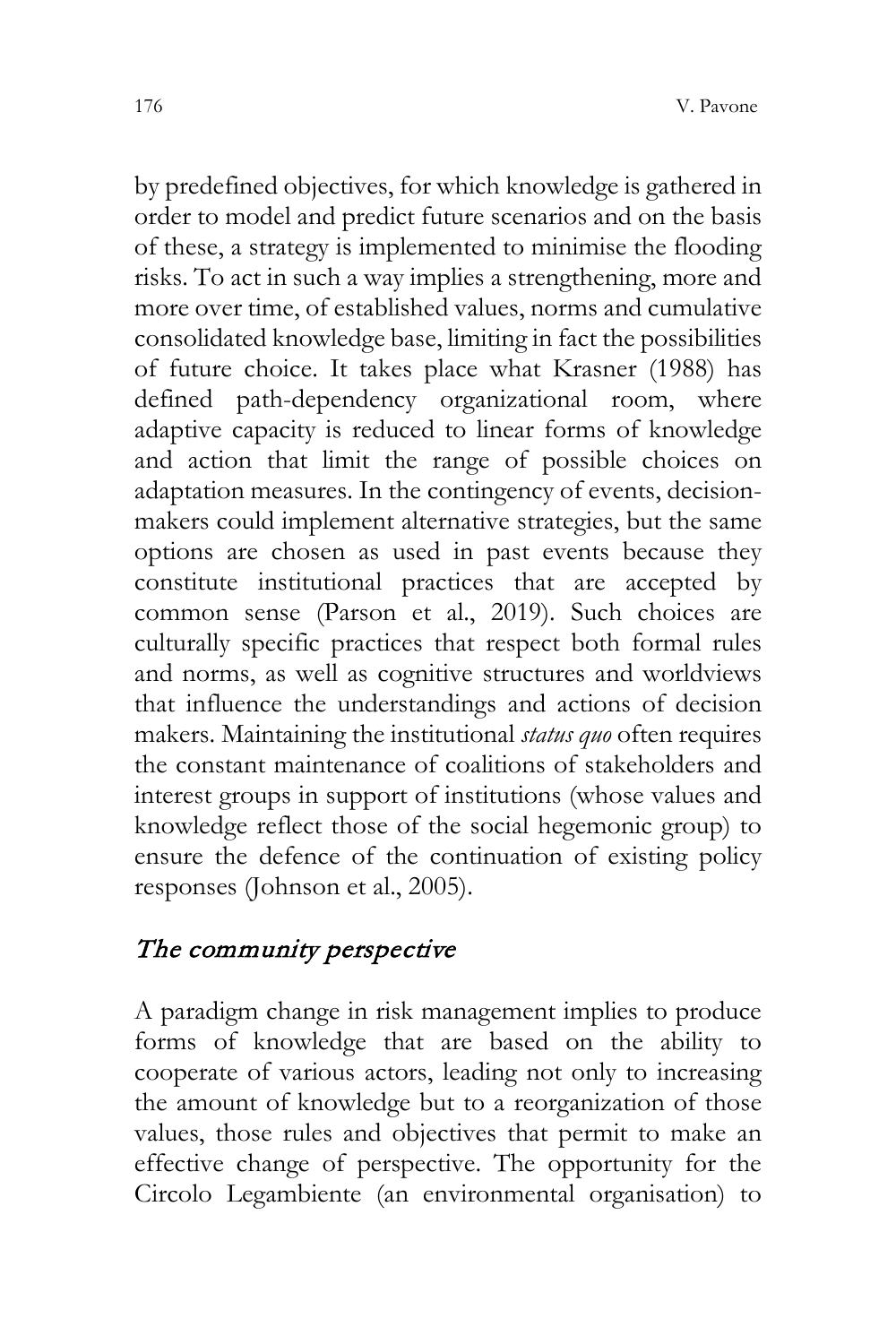experiment a more complex path was the publication of the call for project by Foundation for the South, – Environment 2018 call, that promotes adaptation activities to environmental risks, but with a multifaceted vision, as reported on the call text:

"Effective reduction of environmental risks cannot, therefore, be achieved without the development of widespread local networks, which promote public policies with environmental protection objectives, that active citizenship paths that contribute to the maintenance and enhancement of virtuous behaviour and good practices. It is therefore essential to actively involve communities living in protected areas and in the surrounding areas, through the promotion of initiatives and mechanisms that are able to encourage the spread of behaviour aimed at the care and protection of the environment" (Fondazione con il Sud, 2018).

The need to think about such a project has given rise to many questions about the best approach to handle the vastness of the information, data, cultures, permanencies, emergencies that are parts of a territory telling and starting point for a project that can become a transformation path (Adger, 2003). The will was to go beyond the mere environmental issue and give voice to a story able to describe the socio-ecological dynamics that over the centuries have given shape and structure to the territory. A starting point was the desire to adopt a multi-disciplinary approach that offers different reading layers for the interpretation of this portion of the territory so rich in diversity. The elements of natural preservation become unique with the factors of cultural enhancement (Gambino, 2010). The relationship between permanence and change is the fulcrum around which the instances of the project revolve. The attention to what has been seen and still is possible to see, is closely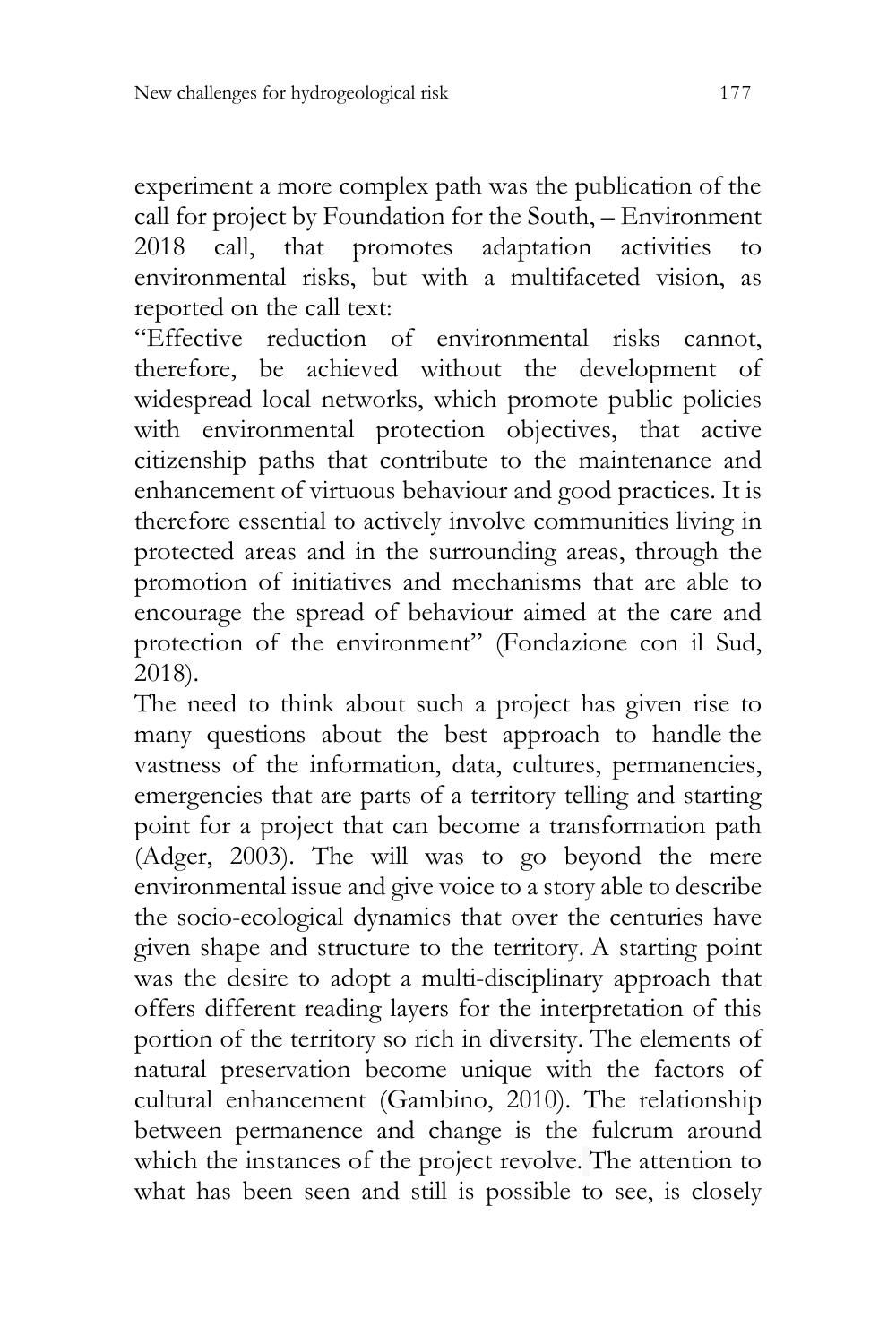linked to the theme of the identity of the territory, factors of stability that have given meaning to places (Decandia, 2000). The project 'M.I.P.A.T. (Hydrological Mitigation Landscape Environment Territory) starts from an integrated concept of territorial heritage, treating the territory as a subject open to continuous relations, activating interactions and exchange between different actions and disciplines (Magnaghi, 2012) and interpreting risk as a manifestation of suffering of a complex system. The project is supported by a diversified partnership: University of Catania (Department of Agriculture, Food and Environment and Department of Civil Engineering and Architecture), Ecoscience (Biologists association), Circolo Arci Babilonia, Fondazione Città del Fanciullo (training centre), Acireale Municipality and Sicily Region Department of Rural and Territorial Development. The collaboration of the partners within the project has allowed the development of a multidisciplinary approach, which draws resources from the world of research, institutions and active citizenship. Cultural, social and scientific competences have the aim of creating a network of people and put in action all the goals written below. To do this, attention has been paid to how multiple sources of knowledge put into cooperation can contribute to building complex knowledge frameworks (Funtowicz and Ravetz, 1993) on adaptive and resilient capacities of the territory to face the challenges of hydrological risk. One of the key points is to rediscover traditional construction techniques of agricultural infrastructures and agriculture activities, which in the past have ensured the daily care of a delicate ecosystem such as La Timpa. It is planned to empower the resumption of citrus cultivation and traditional infrastructure with courses of agro-ecology and traditional building aimed at training young people. The goal is to build a base of operators able to promote a path that restarts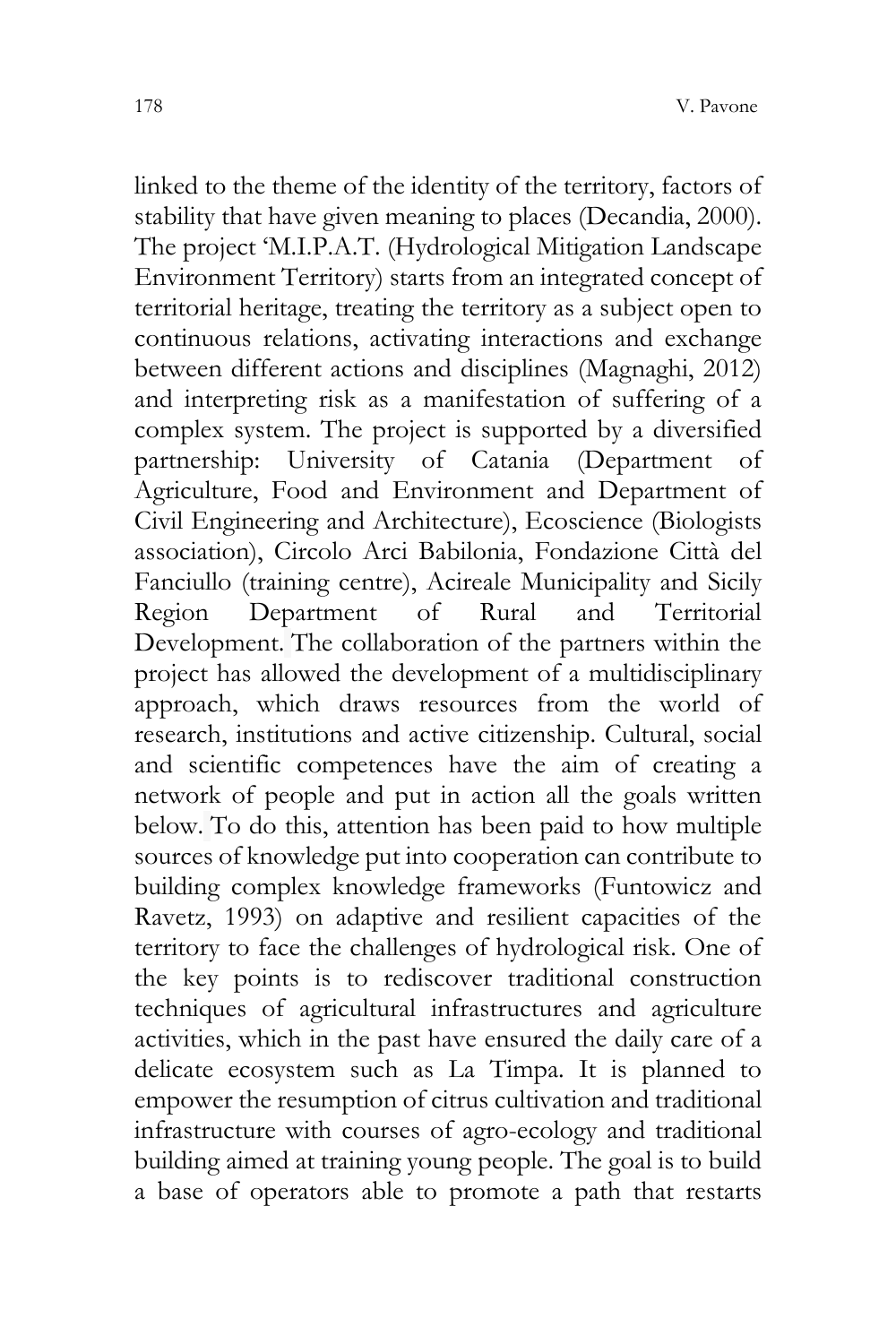agricultural activities, now suffering, with the aim of bringing agriculture to the role of sentinel and care of the territory. To this economic dimension, educational demonstration of<br>bio-engineering site (Petrone and Preti. 2010) is bio-engineering site (Petrone and Preti, programmed in order to start a debate about the possibility to intervene for hydro-geological risk adaptation with techniques that are able to integrate with the ecosystem cycles. In addition, the workshop of territorial animation and environmental education laboratories are a further contribution to the prevention and adaptation of risk. The next step will be the realization of a community map (Saija and Pappalardo, 2018), conceived as a transformative tool for developing a framework of shared values in a climate of collaboration, trying to turn each mapping subject into a member of a "investigating community" (Sclavi, 2004). The overall strategy of the project is therefore based on a direct approach to the critical issues highlighted in La Timpa, placing as a central element the local community and the network of operators and experts who support it. In this sense, the proposal focuses on *community learning*. Implemented direct actions on and with the territory and sharing the urgency and importance of prevention are aimed to creating a path of active citizenship to reclaim the right to be part of a democratic governance, as an institutionscommunity mechanism, inspired in general by the value of participation and in particular by the studies of Ostrom (1990) and the so-called Landscape Agreements (Pizziolo, 2009).

### **Conclusions**

Hydrogeological risk is a complex challenge that we all face. Despite events tell us that we are in a highly mutable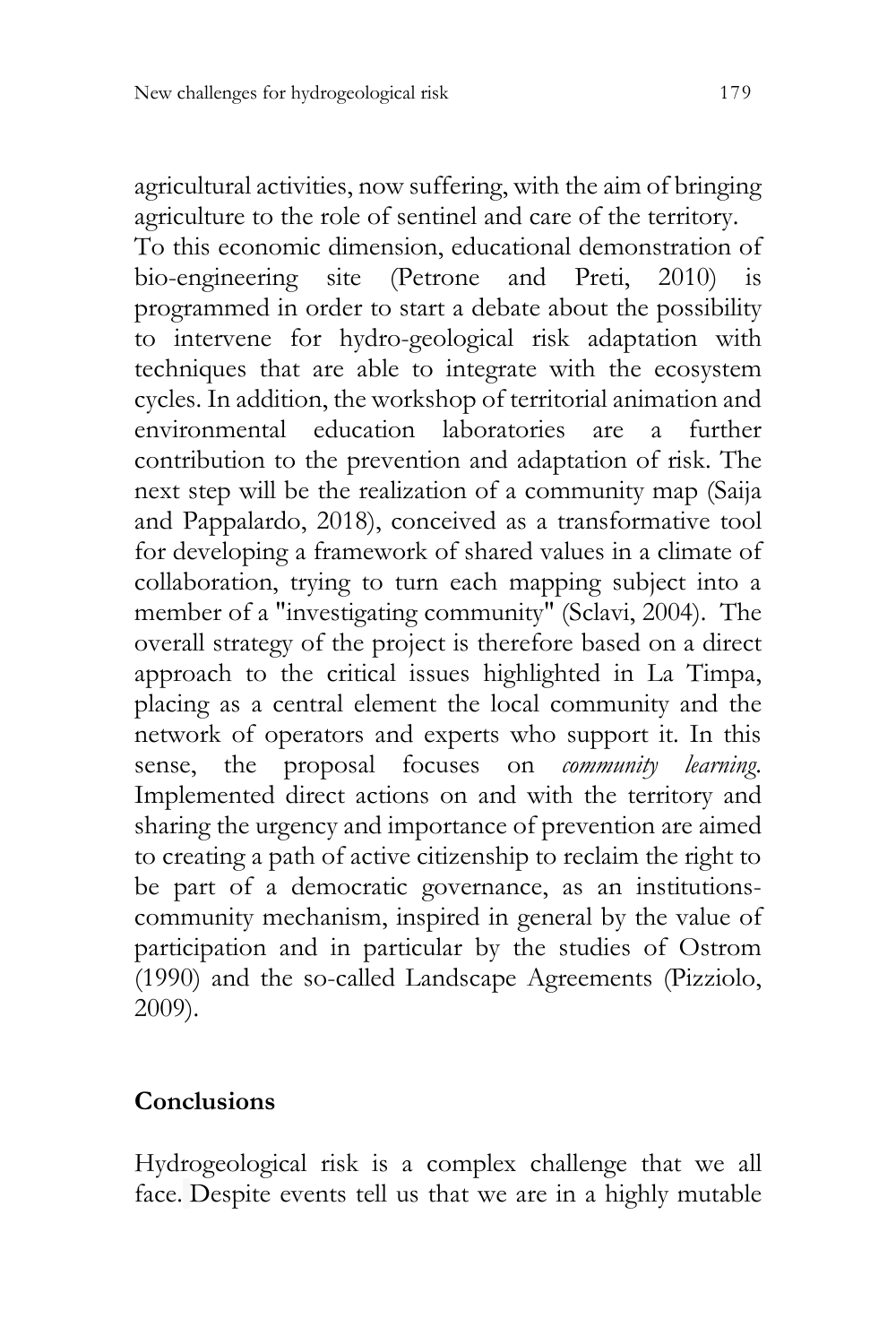world, the ways followed by decision-makers tackles hydrogeological risk continuing to foster consolidated engineering approaches (Lawrence et al., 2015; Vitale et al., 2020). The guiding principles and cognitive processes that underlie the choices of securing the territory are mainly oriented to the development of a type of incremental knowledge rather than paradigmatic changes. A real and feasible process of 'prevention' and 'preparation' to hydrogeological risk, however, does not depend only on the ability to make the territory safer, rather it depends on a paradigm shift for which planning aims to build a path of resilience and adaptation. In order to ensure that hydrogeological risk is not only a problem but also an opportunity for change for socio-ecological systems, it is necessary to strengthen the relationship between technicalscientific knowledge and common knowledge, through collective learning processes. Elaborating risk-awareness frameworks and to creating a collective subject, capable of initiating a process of transformation, can have an effect in the medium and long term, not only on the problem of risk, but also to multi-purpose goals that can improve the condition of economic and social well-being. A complex adaptive pathway, as described above, requires an innovative and integrated approach to risk planning and management, based on an open and flexible learning process involving citizens, associations, experts and institutions in order to reach a socio-ecological revitalization, able to change the current established way of dealing with the risk and represents an opportunity for the future, putting the roots for a "new alliance" between human and nature (Prigogine and Stengers 1984). They are processes where social practices are integrated with the institutional ones for changing the physical spaces, the economic and social mechanisms in which they are emerging. From this point of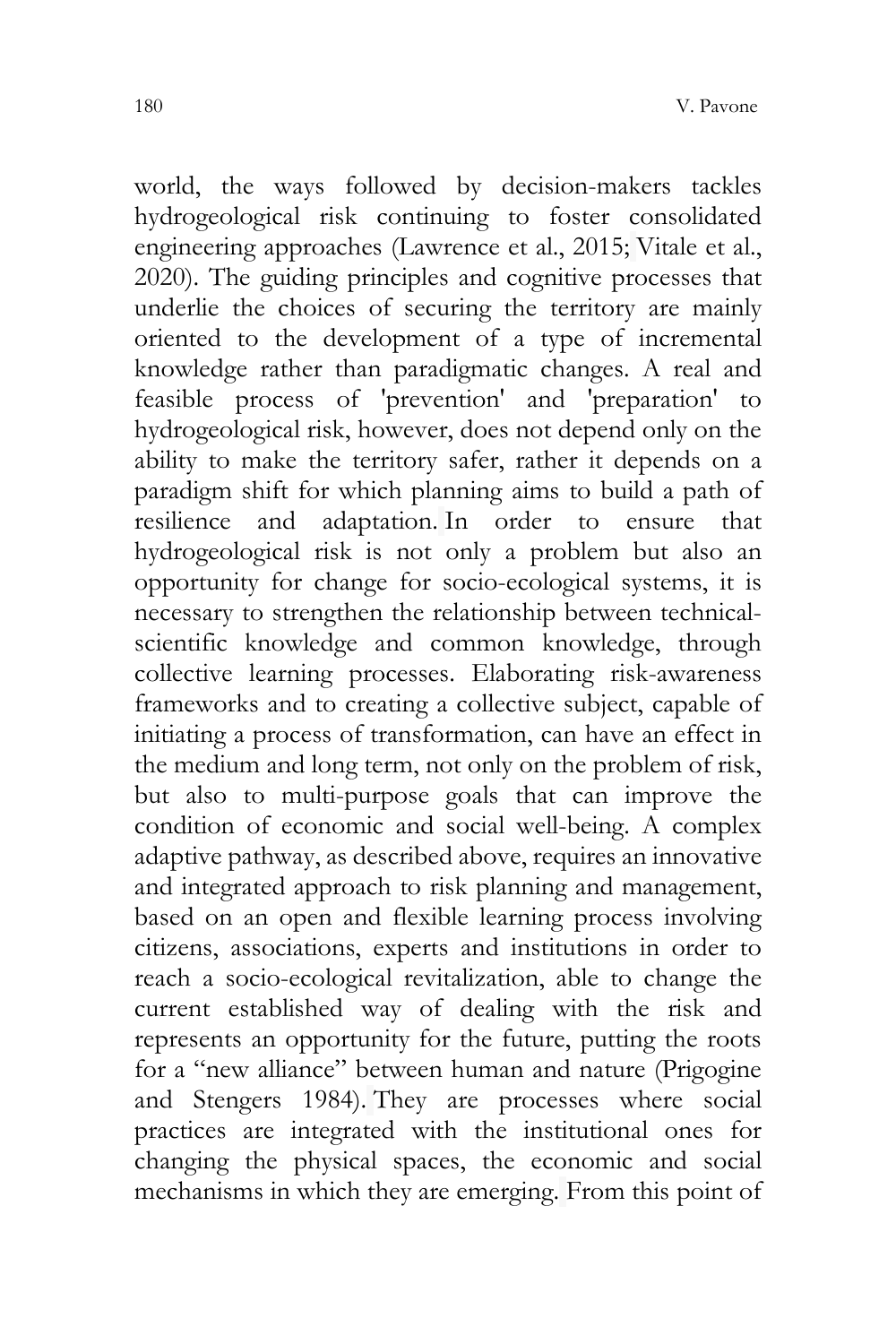view, there is a need for research efforts that investigate the relationship between scientific knowledge and social cognitive systems.

#### **References**

- Adger W. N. (2003), Social aspects of adaptive capacity, *Climate Change, Adaptive Capacity and Development*, pp. 29- 49.
- Argyris C., Schön D. A. (1978), *Organitational Learning: A Theory Of Action Perspective*, Boston, Addison-Westley.
- Barbanente A., Monno V. (2005), Changing discourses, practices and spaces of coexistence: Perspectives for the environmental regeneration of the Ofanto River Basin, *Planning Theory & Practice*, 6,2, pp.171-190.
- Bateson G. (1973), *Steps To An Ecology of Mind*, Chicago, University of Chicago Press.
- Becchi A. (1990), Opere pubbliche [Public works], *Meridiana*, 9, pp. 223-243.
- Bobbio L. (2006), Le politiche contrattualizzate, in Donolo C. (ed.) (2006) *Il Futuro delle Politiche Pubbliche* [*The Future of Public Policy*], Milano, Mondadori, pp. 59-79.
- Brand F. S., Jax K. (2007), Focusing the meaning(s) of resilience: resilience as a descriptive concept and a boundary object, *Ecology and Society*, 12,1, pp. 23-39.
- Bocchi G., Ceruti M., (eds.) (1985), *La sfida della complessità* [*Complexity Challenges*], Milan, Mondadori.
- Crutzen P. J. (2002), Geology of mankind, *Nature*, 415, 23.
- Davoudi S., (2012), Resilience: a bridging concept or a dead end? "Reframing", *Planning Theory & Practice*, 13,2, pp. 299-333.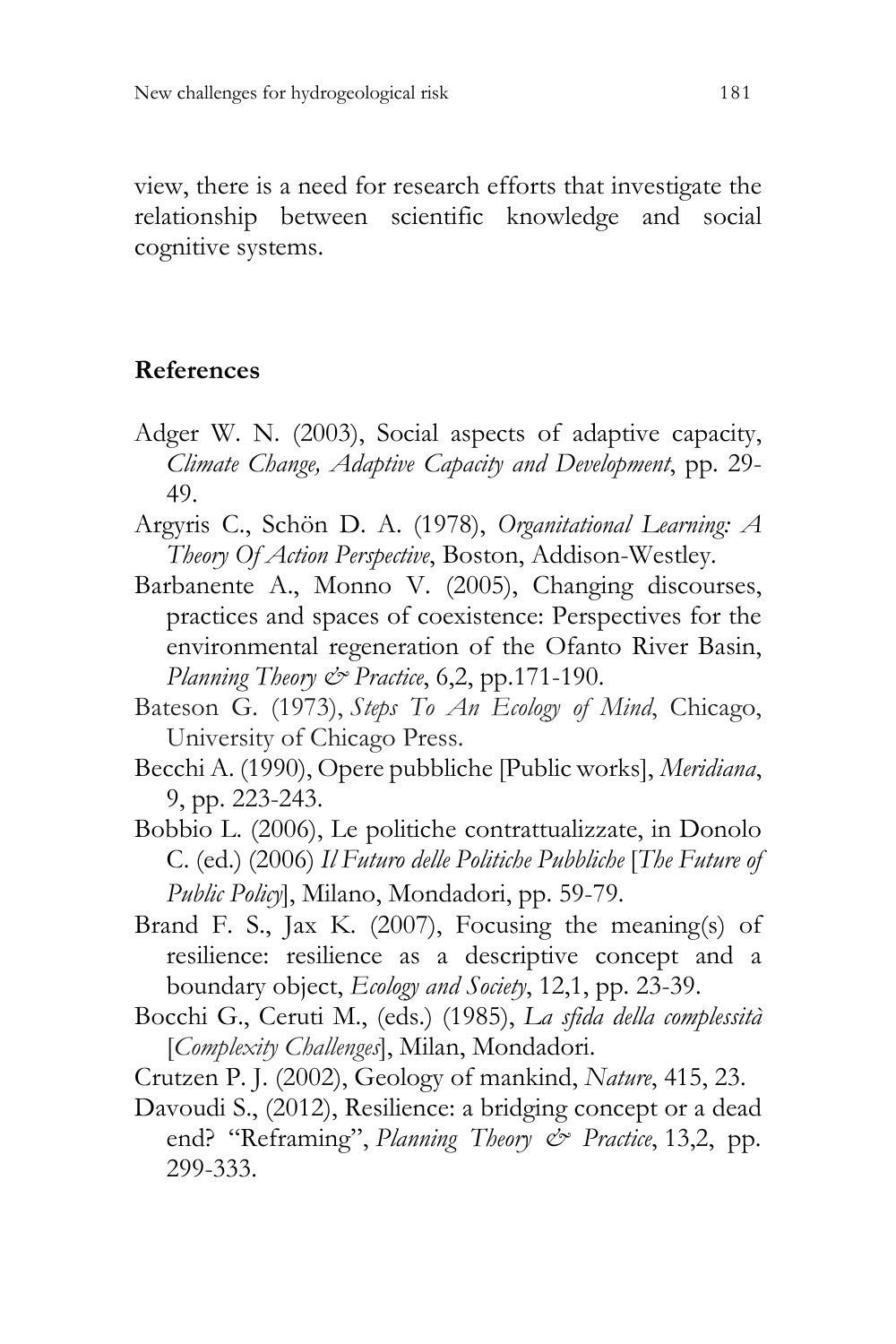- Decandia L. (2000), *Dell'Identità. Saggio sui Luoghi: per una critica della RazionalitàUrbanistica* [*Of Identity. Place Essay: for a Urban Rationality Critic*], Catanzaro, Rubettino.
- De Gregorio Hurtado S., Olazabal M., Salvia M., Pietrapertosa F., Olazabal E., Geneletti D., Reckien D. (2015), Understanding how and why cities engage with climate policy: an analysis of local climate action in Spain and Italy, *TeMA. Journal of Land Use, Mobility and Environment,* 1, pp. 23-46.
- Dieperink C., Mees H., Priest S., Ek K., Bruzzone S., Larrue C., and Matczak P. (2018), Managing urban flood resilience as a multilevel governance challenge: An analysis of required multilevel coordination mechanisms, *Ecology and Society*, 23,1, pp. 31-43.
- Douglas E. M., Reardon K. M., Täger M. C. (2018), Participatory action research as a means of achieving ecological wisdom within climate change resiliency planning, *Journal of Urban Management*, 7,3, pp. 152-160.
- Dyckmann C. (2019), Water resource planning. in Leigh N. G., French S. P., Guhathakurta S., Stiftel B. (eds.) (2019), *The Routledge Handbook of International Planning Education*, London, Routledge
- Friedmann, J. (1989), Planning in the public domain: Discourse and praxis, *Journal of Planning Education and Research*, 8,2, pp. 128-130.
- Felletti S., Bonelli L., Sapienza A., Falcone R., Paglieri F. (2017), Fiducia e rischi naturali: Inquadramento teorico e studi sperimentali [Trust and natural risks: Theoretical framework and experimental studies], *Sistemi intelligenti*  [*Intelligent Systems*]*,* 29,2, pp. 313-350.
- Funtowicz S. O., Ravetz, J. R. (1993), Science for the post normal age, *Futures*, 25,7 pp. 739 -755.
- Gambino, R. (2010), Parchi e paesaggi d'Europa. Un programma di ricerca territorial [European parks and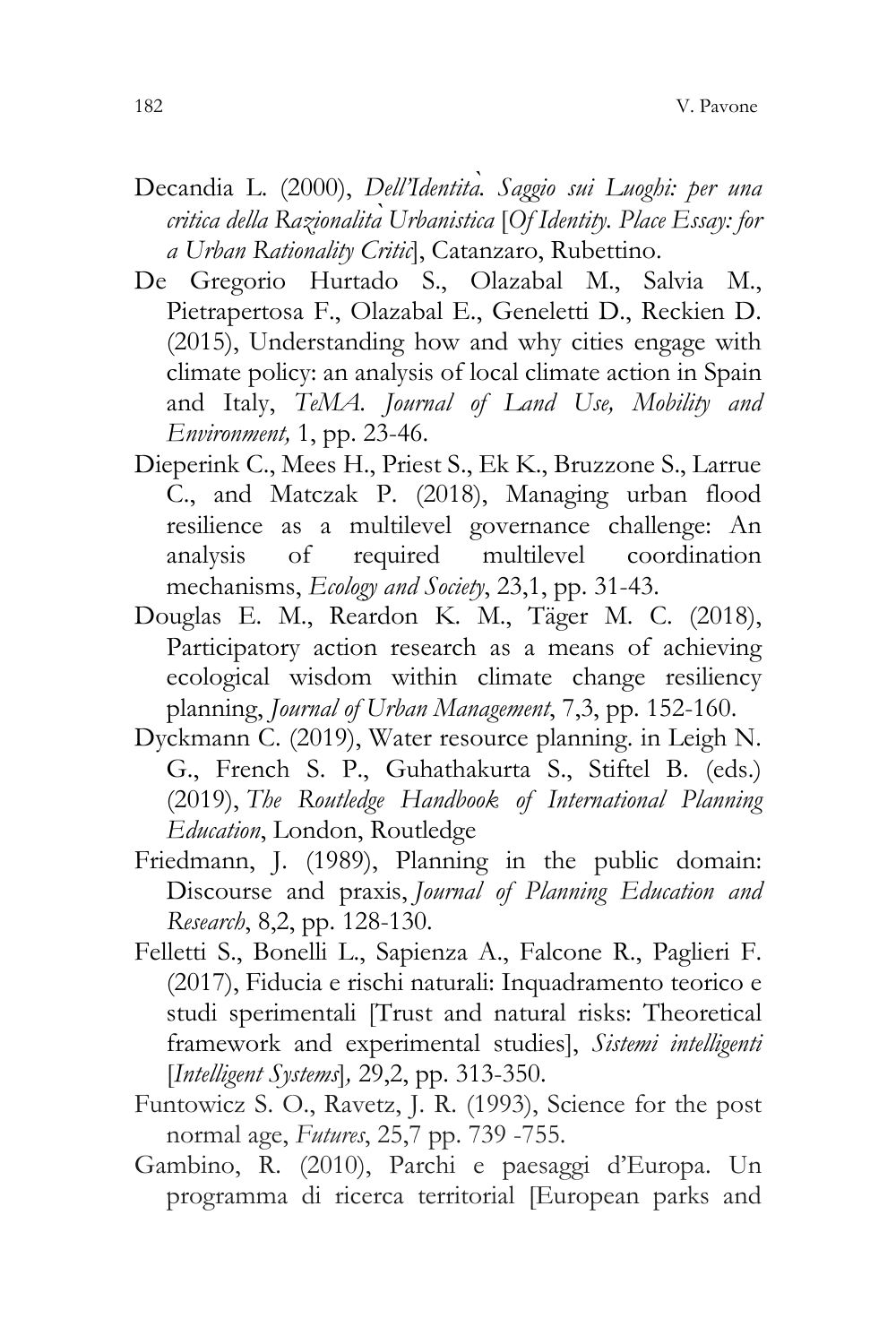landscapes. A three-year research program]. *Ri-Vista Ricerche per la Progettazione del Paesaggio* [*Journal of Landscapes Design*], 14, pp. 3-20.

- Gatto E., Saitta, P. (2009), Territorio e percezione del rischio. Un approccio interdisciplinare [Territory and risk perception. An interdisciplinary approach]. *Bollettino della Società Geografica Italiana* [*Journal of Italian Gheographic Society*], 2,2, pp. 381-401.
- Gobattoni F., Pelorosso R., Piccinni A. F., Leone A. (2017), The sustainability of the urban system from a hydrological point of view: A practice planning proposal. *UPLanD-Journal of Urban Planning, Landscape & Environmental Design*, 2,3, 101-122.
- Gunderson L. H., Holling C.S. (ed) (2001), *Panarchy: Understanding Transformations in Human and Natural Systems,* Washington, Island press.
- Johnson C.L., Tunstall S.M., Penning-Rowsell E.C. (2005), Floods as catalysts for policy change: Historical lessons from England and Wales. *International Journal Water Resources Development*, 21, pp. 561–575.
- Krasner S. D. (1988), Sovereignty: an institutional perspective, *Comparative Political Studies*, 21, pp. 66–94
- Healey P. (2006), Transforming governance: challenges of institutional adaptation and a new politics of space. *European Plannning Studies,* 14,3, pp. 299–320.
- Holling C. S. (1973). Resilience and stability of ecological systems, *Annual Review of Ecology and Systematics*, 4,1, pp. 1- 23.
- Innes J. E., Booher D. E. (1999), Consensus building and complex adaptive systems: A framework for evaluating collaborative planning. *Journal of the American Planning Association*, 65,4, pp. 412–23.
- Lawrence J., Sullivan F., Lash A., Ide G., Cameron C., McGlinchey L. (2015), Adapting to changing climate risk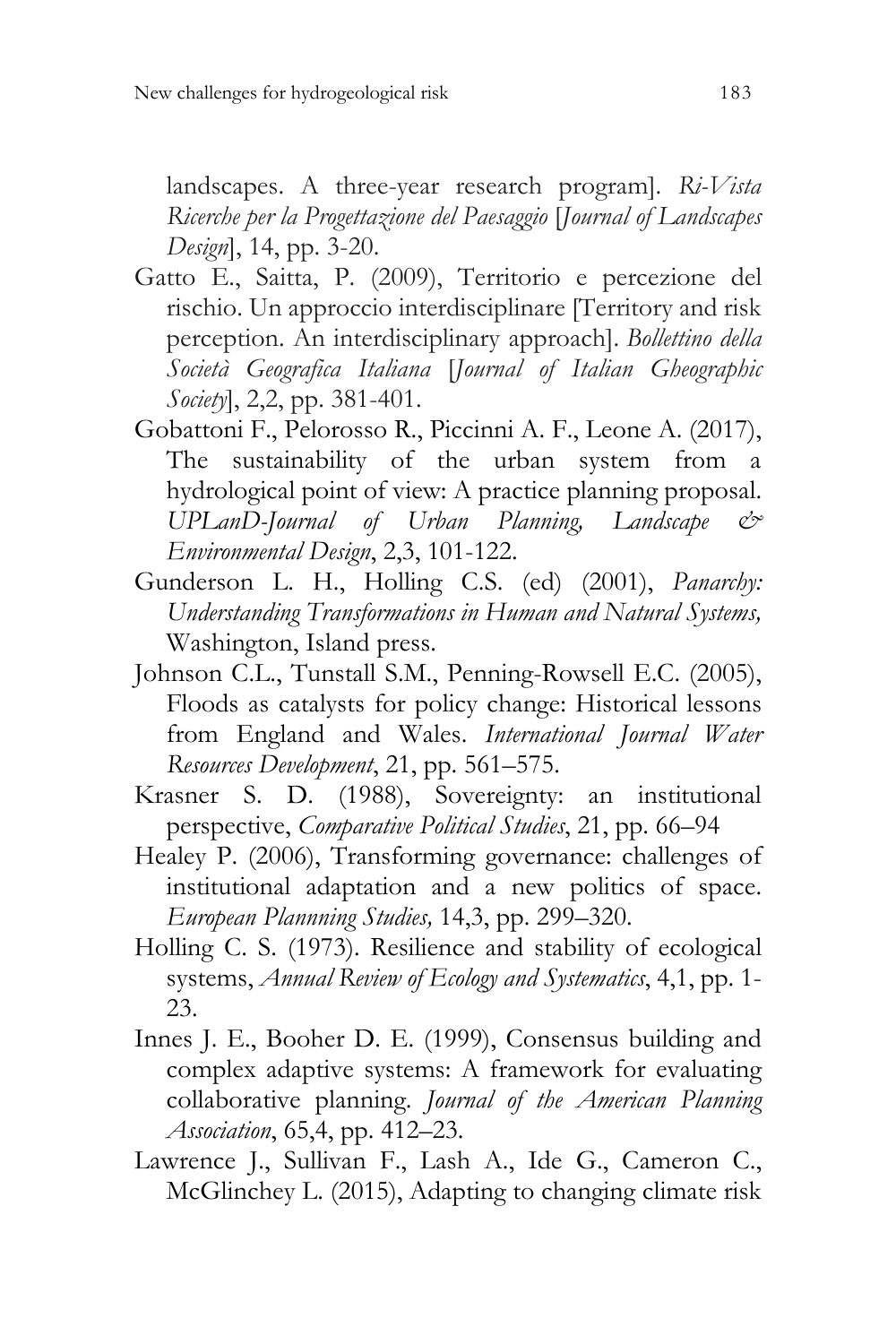by local government in New Zealand: Institutional practice barriers and enablers. *Local Environment*, 20, pp. 298–320.

- Levin S. A. (1998), Ecosystems and the biosphere as complex adaptive systems. *Ecosystems*, 1,5, pp. 431-436.
- Magnaghi A. (ed.) (2012). *Il Territorio Bene Comune* [*Territory as Common Good*]. Firenze, Firenze University Press.
- Maturana H., Varela F. (1980), *Autopoiesis and cognition: The realization of the living*, Boston, Reidel.
- Moccia F. D., Sgobbo A. (2013), Flood hazard: planning approach to risk mitigation, *WIT Transactions on the Built Environment*, 134, pp. 89-99.
- Ostrom E. (1990), *Governing the Commons. The Evolution of Institutions for Collective Actions*. Cambridge, Cambridge U.P.
- Parsons M., Nalau J., Fisher K., Brown C. (2019), Disrupting path dependency: Making room for Indigenous knowledge in river management, *Global Environmental Change*, 56, pp. 95-113.
- Pelling M. (2010), *Adaptation to Climate Change: from Resilience to Transformation*, London, Routledge.
- Petrone A., Preti F. (2010), Soil bioengineering for risk mitigation and environmental restoration in a humid tropical area, *Hydrology and Earth System Sciences*, 14,2, pp. 239-250.
- Pizziolo G. (2009). Da un'esperienza europea: Ruralscape, dai paesaggi rurali partecipati alla Regione Vivente [From a European experience: Ruralscape, from partipatory rural landscape to Alive Region], in Leone M., Lo Piccolo F., Schilleci F. (ed.), *Il paesaggio agricolo nella Conca d'Oro di Palermo* [*The Rural Landscape of Conca d'Oro in Palermo*], Firenze, Alinea, pp. 189-197.
- Pizzo B. (2015), Problematizing resilience: Implications for planning theory and practice, *Cities*, 43, pp. 133–140.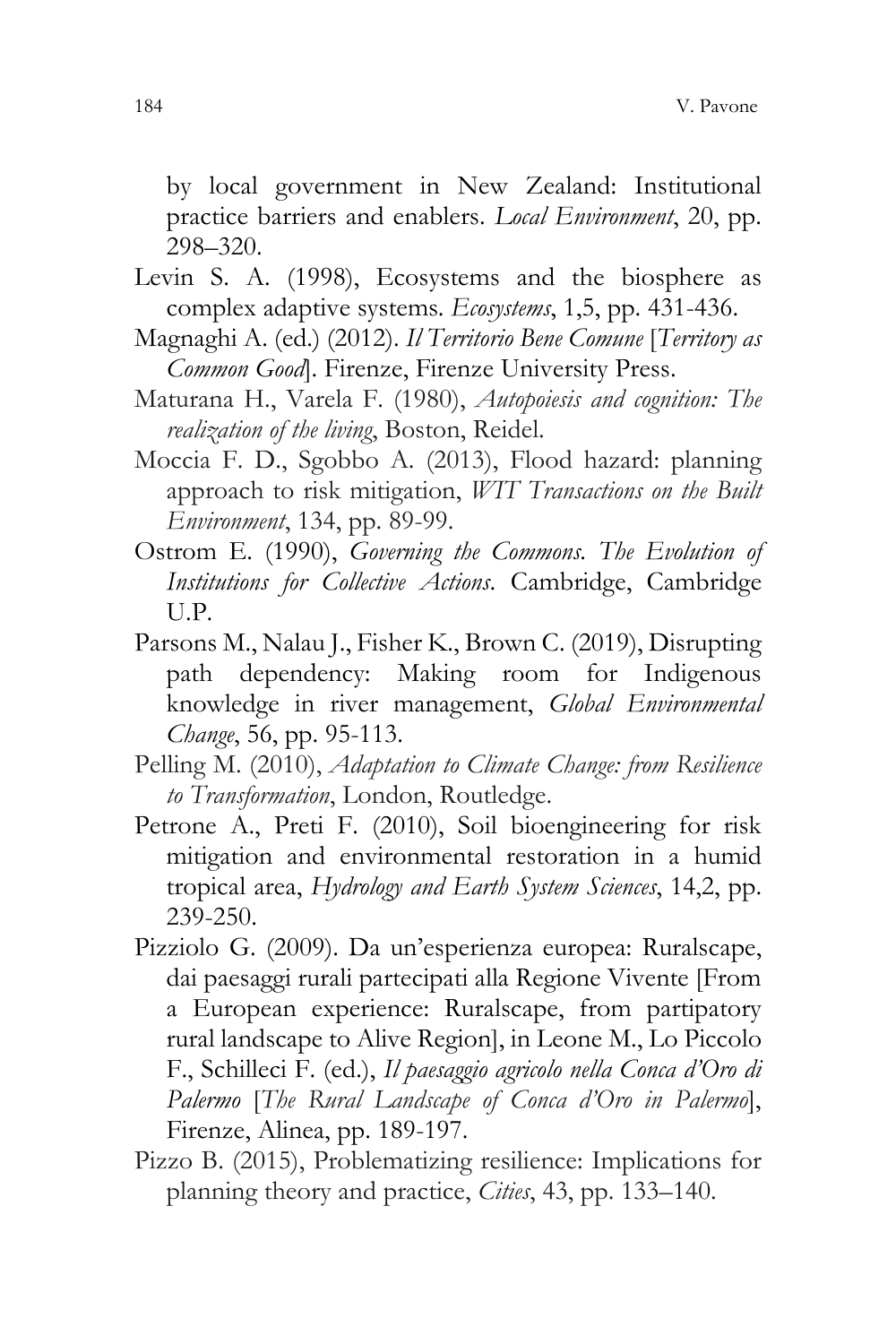- Prigogine I., Stengers, I. (1984), *Order out of Chaos*, New York, Bantam.
- Renn O. (1998), Three decades of risk research: Accomplishments and new challenges, *Journal of risk research*, 1,1, pp. 49-71.
- Rose A., (2004), Defining and measuring economic resilience to disasters, *Disaster Prevention and Management*, 13,4, pp. 307-314.
- Rossi G., Benedini M. (2020), *Water Resources of Italy*, Berlino, Springer
- Saija L. (2017), *La ricerca-azione in pianificazione territoriale e urbanistica* [*Action research in urban and terrritorial planning*], Milan, Franco Angeli.
- Saija L., Pappalardo G. (2018), An Argument for Action Research-Inspired Participatory Mapping, *Journal of Planning Education and Research,*  doi: [10.1177/0739456X18817090](https://doi.org/10.1177/0739456X18817090)
- Sclavi M. (2004), Quando la costruzione di common ground è un problema di ordinaria amministrazione [The construction of common ground as ordinary affair problem], *Territorio,* 29-30, pp. 281-189, Milan, Franco Angeli.
- Schultz L., Lundholm C. (2010), Learning for resilience? Exploring learning opportunities in biosphere reserves, *Environmental Education Research*, 16,5-6, pp. 645- 663.
- Shava S., Krasny M.E., Tidball K.G., C. Zazu (2010), Agricultural knowledge in urban and resettled communities: Applications to social–ecological resilience and environmental education, *Environmental Education Research,* 16, pp. 575–589.
- Vitale C., Meijerink S., Moccia F. D., Ache P. (2020), Urban flood resilience, a discursive-institutional analysis of